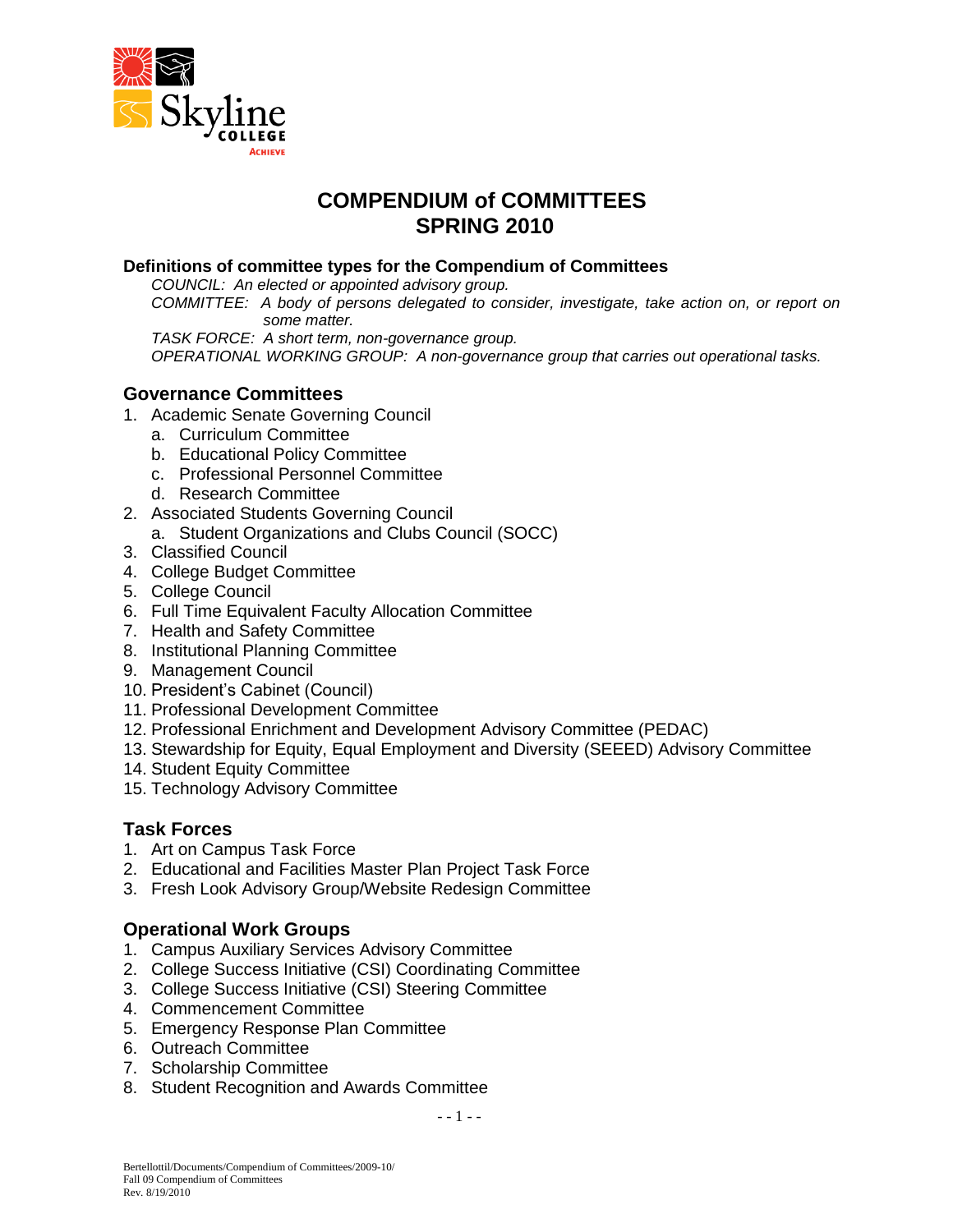# **GOVERNANCE COMMITTEES**

### **1. Academic Senate Governing Council**

Serves as policy making body for the Academic Senate; promotes the general welfare of Skyline College, its faculty, and the San Mateo County Community College District; represents the faculty in making recommendations to the administration of the College and the District Board of Trustees with respect to academic and professional matters; works toward the development and improvement of professional standards; provides for continuous study of faculty and College problems.

| 2008-2009                                                              | 2009-2010                                                             |
|------------------------------------------------------------------------|-----------------------------------------------------------------------|
| Membership (elected by faculty)                                        | Membership (elected by faculty)                                       |
|                                                                        |                                                                       |
| Ray Hernandez, President                                               | Ray Hernandez, President                                              |
| Sandra Hsu, Vice President                                             | Carla Campillo, Past President                                        |
| Cindy Moss, Secretary, Science, Math,                                  | Fermin Irigoyen, Vice President                                       |
| Technology rep                                                         | Leigh Anne Sippel, Secretary                                          |
| Evan Leach, Treasurer                                                  | Evan Leach, Treasurer                                                 |
| Arthur Takayama, Professional Personnel Chair                          | Arthur Takayama, Professional Personnel Chair                         |
| Kathleen de Azevedo Feinblum, Educational                              | Kathleen Feinblum, Educational Policy Chair                           |
| Policy Chair                                                           | Christine Roumbanis, Curriculum Committee                             |
| Christine Roumbanis, Curriculum Committee                              | Chair                                                                 |
| Chair                                                                  | Michael Moynihan, Research Committee Chair                            |
| Michael Moynihan, Research Committee Chair<br>Lynne Douglas, SEEED rep | Lynne Douglas, SEEED rep<br>Chip Chandler, P.E./Athletics and AFT rep |
| Chip Chandler, P.E./Athletics and AFT rep                              | Liza Erpelo, Language Arts rep                                        |
| Language Arts rep to be determined                                     | <b>Tiffany Schmierer, Social Science/Creative Arts</b>                |
| Rosemary Bell, Social Science/Creative Arts rep                        | rep                                                                   |
| Lynn Morita, Business rep                                              | Lynn Morita, Business rep                                             |
| Carla Campillo, Counseling                                             | Imelda Hermosillo, Counseling                                         |
| Nate Nevado, Counseling                                                | Nate Nevado, Counseling                                               |
| Chuck Leach, Classified rep                                            | Sandra Hsu, Science/Math/Technology rep                               |
| Mauricio Flores Hernandez, ASSC President                              | Yamileth Verdin, ASSC                                                 |
| Brittany Piccolotti, ASSC Vice President                               | Leonela Salazaar, ASSC                                                |
|                                                                        | Michelle Amaral, Classified rep                                       |
| <b>Meeting Date/Time/Location</b>                                      |                                                                       |
| $2^{nd}$ and $4^{th}$ Fridays                                          | <b>Meeting Date/Time/Location</b>                                     |
| 1:10 p.m.                                                              | 2 <sup>nd</sup> and 4 <sup>th</sup> Fridays                           |
| Room 5131                                                              | 1:10 $p.m.$                                                           |
|                                                                        | Room 5131                                                             |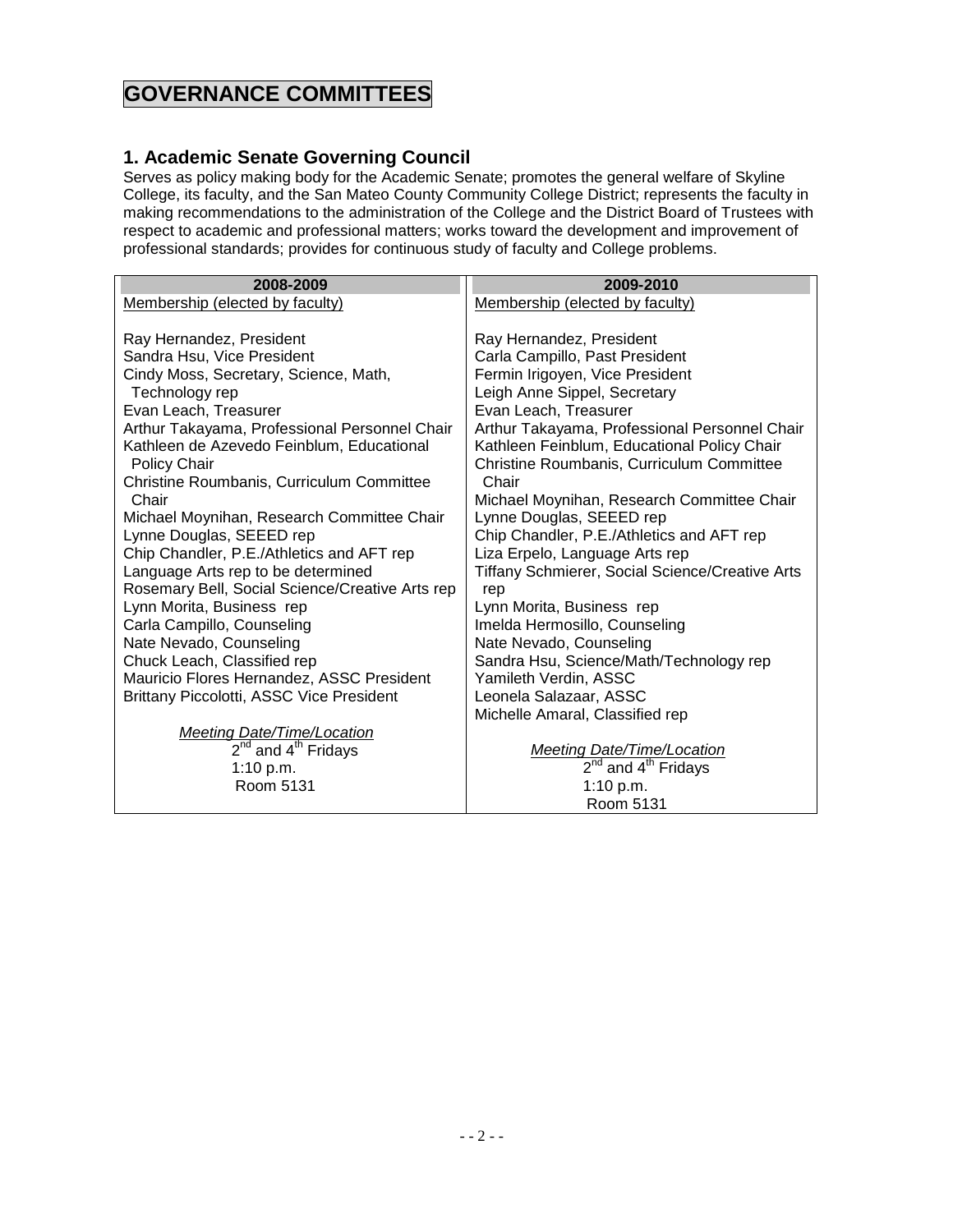#### **1a. Curriculum Committee**

The Curriculum Committee carries on a regular review of the entire College curriculum; considers for recommendation all matters of administrative policy concerning the curriculum; considers for recommendation proposals for new courses and programs; recommends action on all deletions, classifications and changes in courses and programs.

| Membership (one elected faculty representative<br>from each division)<br>Christine Roumbanis, Chair, Business<br>Liza Erpelo, Language Arts<br>Nick Kapp, Science/Math/Technology                                                                                                                                                                 |
|---------------------------------------------------------------------------------------------------------------------------------------------------------------------------------------------------------------------------------------------------------------------------------------------------------------------------------------------------|
|                                                                                                                                                                                                                                                                                                                                                   |
| Jacquie Escobar, Counseling<br>Jan Fosberg, P.E./Athletics<br>Dennis Wolbers, Social Science/Creative Arts<br>Elizabeth Gallagher, ASSC<br>Cheryl Padilla, ASSC                                                                                                                                                                                   |
| Ex Officio Members<br>Regina Stanback Stroud, VP of Instruction<br>Sherri Hancock, Dean of Enrollment Services<br>Rick Wallace, Dean of Counseling (for<br>matriculation and articulation)<br>Sheldon Carroll, Classified Rep<br>Cheryl Padilla, ASSC<br>Elizabeth Gallagher, ASSC<br>Maria Norris, Recorder<br><b>Meeting Date/Time/Location</b> |
| 1 <sup>st</sup> and 3 <sup>rd</sup> Wednesday<br>2:10 p.m.<br>Room 1319                                                                                                                                                                                                                                                                           |
|                                                                                                                                                                                                                                                                                                                                                   |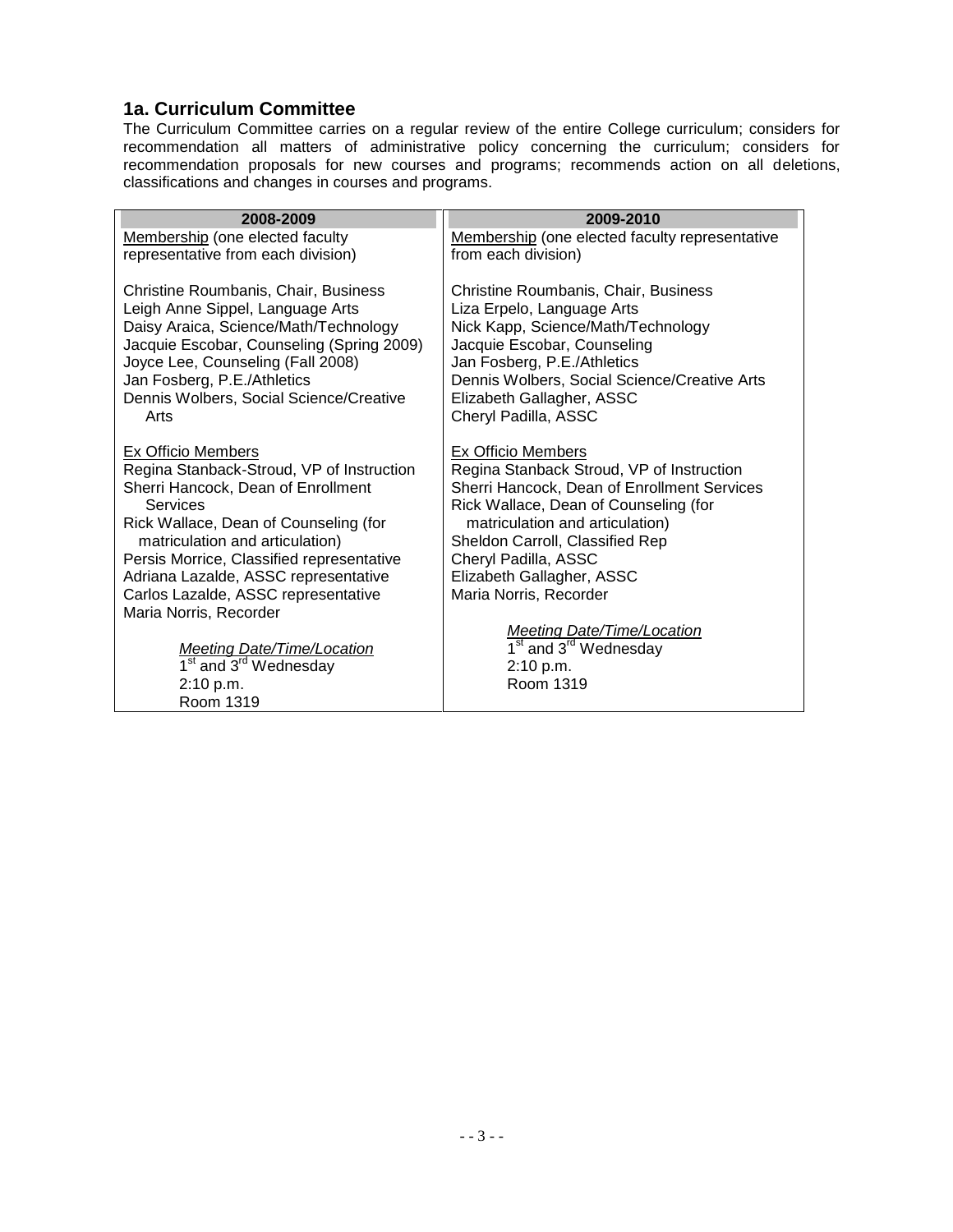#### **1b. Educational Policy Committee**

This committee considers for recommendation all matters of educational policy including academic standards, probation, disqualification, readmissions policies, grading procedures, matriculation, student behavior, and student grievance procedures; considers for recommendation all matters of administrative policy concerning educational policy, including policies of the Office of Instruction and the Office of Student Services.

| 2008-2009                                                                                                                                                                                                                                                                                                                                                                                                                                                                                                                                         | 2009-2010                                                                                                                                                                                                                                                                                                                                                                                                                                                                                                                                                                   |
|---------------------------------------------------------------------------------------------------------------------------------------------------------------------------------------------------------------------------------------------------------------------------------------------------------------------------------------------------------------------------------------------------------------------------------------------------------------------------------------------------------------------------------------------------|-----------------------------------------------------------------------------------------------------------------------------------------------------------------------------------------------------------------------------------------------------------------------------------------------------------------------------------------------------------------------------------------------------------------------------------------------------------------------------------------------------------------------------------------------------------------------------|
| Membership (one elected faculty                                                                                                                                                                                                                                                                                                                                                                                                                                                                                                                   | Membership (one elected faculty representative                                                                                                                                                                                                                                                                                                                                                                                                                                                                                                                              |
| representative from each division)                                                                                                                                                                                                                                                                                                                                                                                                                                                                                                                | from each division)                                                                                                                                                                                                                                                                                                                                                                                                                                                                                                                                                         |
| Kathleen de Azevedo Feinblum, Chair,<br>Language Arts/Learning Resources<br>Steve Aurilio, Social Science/ Creative Arts<br>Brian Daniel, Science/Math/Technology<br>Jacquie Escobar, Counseling<br>Linda Van Sciver, DSPS/Counseling<br>Kevin Sullivan, Business<br>P.E./Athletics: vacant<br>Chuck Leach, Learning Center, Classified<br>rep<br>Lindsay D'Amico, ASSC representative<br>Ex Officio Members<br>Lori Adrian, VP Student Services<br>Donna Bestock, Dean of Social Science/<br>Creative Arts<br>Sherri Hancock, Dean of Enrollment | Kathleen Feinblum, Chair, Language Arts<br>Steve Aurilio, Social Science/ Creative Arts<br>Brian Daniel, Science/Math/Technology<br>Nohel Corral, Counseling<br>Linda Van Sciver, DSPS/Counseling<br>Kevin Sullivan, Business<br>Elizabeth Gallagher, ASSC<br>P.E./Athletics Dance rep: open<br>Classified rep: open<br><b>Ex Officio Members</b><br>Lori Adrian, VP Student Services<br>Donna Bestock, Dean of Social Science/<br>Creative Arts<br>Sherri Hancock, Dean of Enrollment Services<br>Rick Wallace, Dean of Counseling and<br><b>Matriculation Coordinator</b> |
| Services                                                                                                                                                                                                                                                                                                                                                                                                                                                                                                                                          |                                                                                                                                                                                                                                                                                                                                                                                                                                                                                                                                                                             |
| Rick Wallace, Dean of Counseling and<br><b>Matriculation Coordinator</b>                                                                                                                                                                                                                                                                                                                                                                                                                                                                          | <b>Meeting Date/Time/Location</b><br>1 <sup>st</sup> Tuesday<br>1:30 p.m.                                                                                                                                                                                                                                                                                                                                                                                                                                                                                                   |
| <b>Meeting Date/Time/Location</b><br>1 <sup>st</sup> Tuesday                                                                                                                                                                                                                                                                                                                                                                                                                                                                                      | Room 5131                                                                                                                                                                                                                                                                                                                                                                                                                                                                                                                                                                   |
| 1:30 p.m.                                                                                                                                                                                                                                                                                                                                                                                                                                                                                                                                         |                                                                                                                                                                                                                                                                                                                                                                                                                                                                                                                                                                             |
| Room 5131                                                                                                                                                                                                                                                                                                                                                                                                                                                                                                                                         |                                                                                                                                                                                                                                                                                                                                                                                                                                                                                                                                                                             |
|                                                                                                                                                                                                                                                                                                                                                                                                                                                                                                                                                   |                                                                                                                                                                                                                                                                                                                                                                                                                                                                                                                                                                             |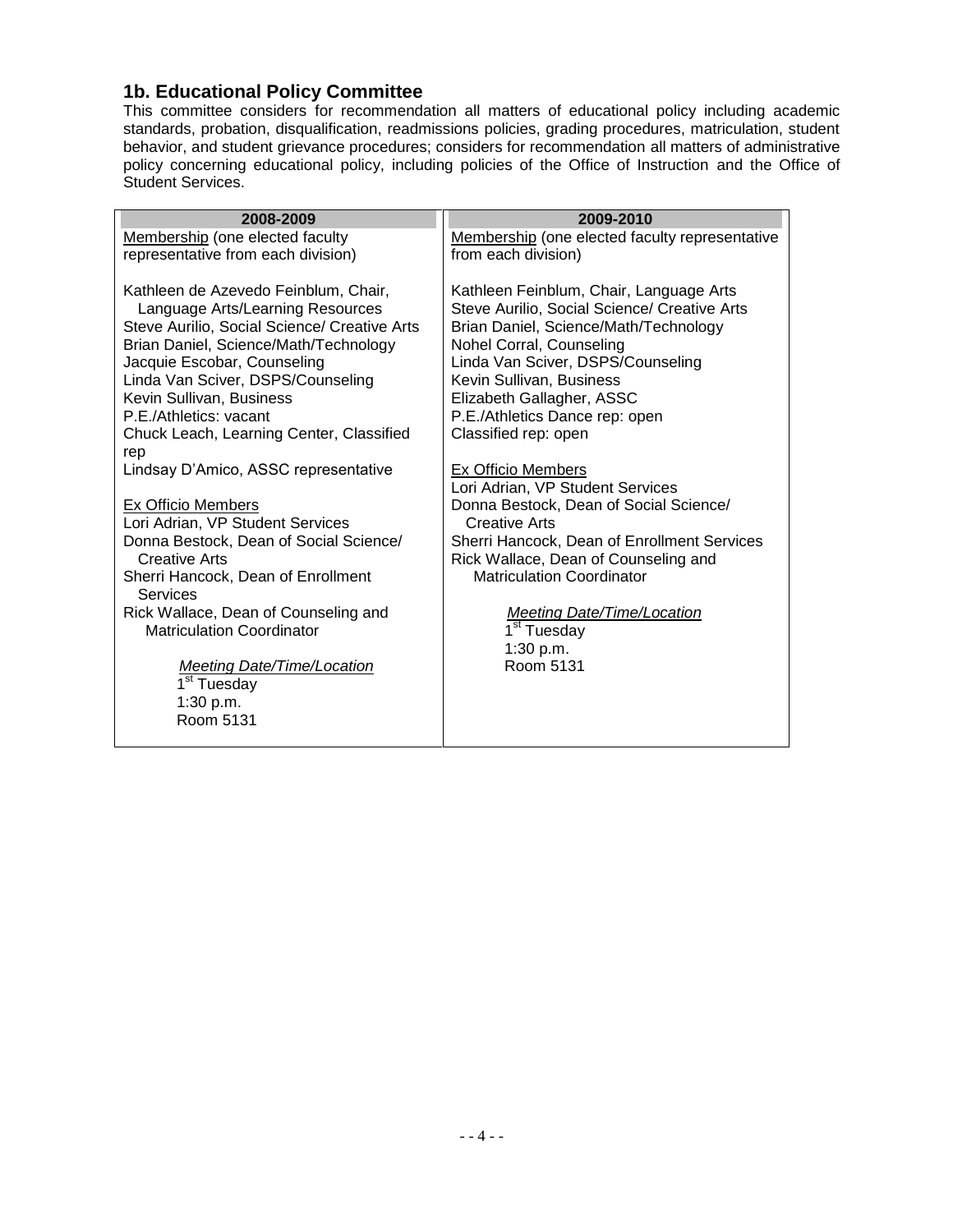### **1c. Professional Personnel Committee**

This committee promotes staff development and professional growth; considers questions of professional ethics; reviews and makes recommendations concerning Trustees' Grant Proposals and other faculty proposals as necessary; makes recommendations concerning faculty awards; reviews and recommends faculty development programs such as Flex Day activities.

| 2008-2009                                                | 2009-2010                                                |
|----------------------------------------------------------|----------------------------------------------------------|
| Membership                                               | Membership                                               |
| (one elected faculty representative from each            | (one elected faculty representative from each            |
| division)                                                | division)                                                |
|                                                          |                                                          |
| Arthur Takayama, Chair, Social Science/<br>Creative Arts | Arthur Takayama, Chair, Social Science/<br>Creative Arts |
| Norm Del Prado, Science/Math/Technology                  | Norm Del Prado, Science/Math/Technology                  |
| Don Biederman, Counseling                                | Don Biederman, Counseling                                |
| Chip Chandler, P.E./Athletics/Dance                      | Chip Chandler, P.E./Athletics/Dance                      |
| Nancy Kaplan-Biegel, Language Arts                       | Nancy Kaplan-Biegel, Language Arts                       |
| Arthur Takayama, Social Science/Creative                 | Guillermo Ortiz, Business                                |
| Arts                                                     | Donna Bestock, Dean, Social                              |
| Guillermo Ortiz, Business                                | Science/Creative Arts, ex officio                        |
| Donna Bestock, Dean, Social                              |                                                          |
| Science/Creative Arts, ex officio                        | Meeting Date/Time/Location                               |
|                                                          | Meets three to five times per year                       |
| <b>Meeting Date/Time/Location</b>                        |                                                          |
| Meets three to five times per year                       |                                                          |
|                                                          |                                                          |

## **1d. Research Committee**

The Academic Senate Research Committee aids faculty doing institutional research; acts as a resource to the Senate in matters of institutional research; performs institutional research under the direction of the Academic Senate Governing Council.

| 2008-2009                                      | 2009-2010                                     |
|------------------------------------------------|-----------------------------------------------|
| Membership                                     | Membership                                    |
| (one elected faculty representative from each  | (one elected faculty representative from each |
| division)                                      | division)                                     |
| Michael Moynihan, Chair, Social Science/       | Michael Moynihan, Chair, Social Science/      |
| Creative Arts                                  | <b>Creative Arts</b>                          |
| Cindy Moss, Science/Math/Technology            | Jeff Westfall, Language Arts                  |
| Jeff Westfall, Language Arts                   | Hui Pate, Business                            |
| Hui Pate, Business                             | Melissa Komadina, Counseling                  |
| Counseling rep to be determined                | Kevin Corsiglia, P.E./Athletics/Dance         |
| Rob Johnstone, Dean, Research, Planning        | Science/Math/Technology rep: open             |
| and Institutional Effectiveness                | Rob Johnstone, Dean, Research, Planning       |
| Kevin Corsiglia, P.E./Athletics representative | and Institutional Effectiveness               |
| Meeting Date/Time/Location                     | Meeting Date/Time/Location                    |
| To be determined                               | To be determined                              |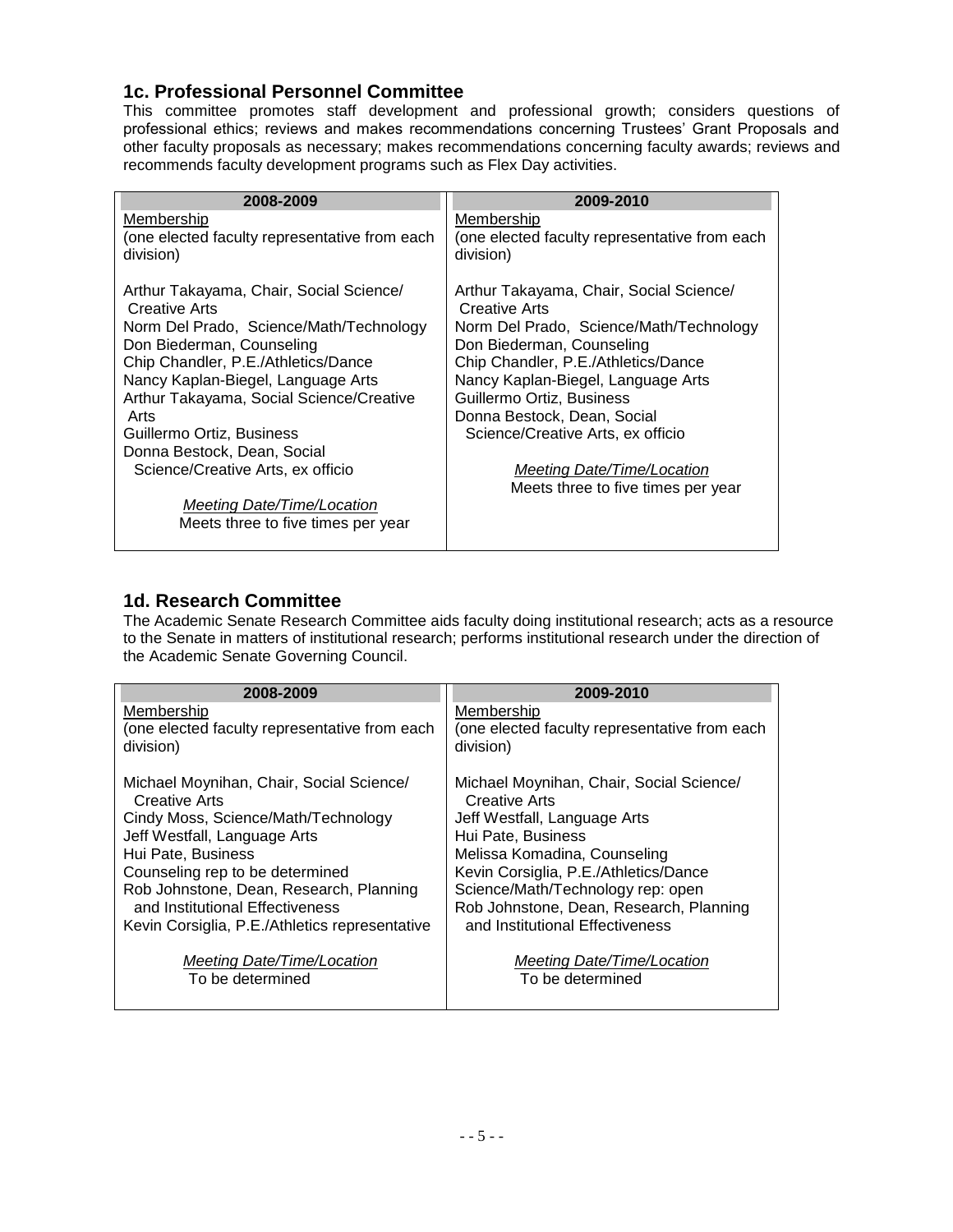## **2. Associated Students Governing Council**

Represents all Skyline students; maintains student body facilities; plans activities; adopts and supervises the ASSC budget; participates in College committees; shares in the development of College policies.

| 2008-2009                                                                                                                                                                                                                                                                                                          | 2009-2010                                                                                                                                                                                                                                                                                        |
|--------------------------------------------------------------------------------------------------------------------------------------------------------------------------------------------------------------------------------------------------------------------------------------------------------------------|--------------------------------------------------------------------------------------------------------------------------------------------------------------------------------------------------------------------------------------------------------------------------------------------------|
| Membership (officers elected by students)                                                                                                                                                                                                                                                                          | Membership (officers elected by students)                                                                                                                                                                                                                                                        |
| <b>Executive Council Officers</b><br>Mauricio Flores Hernandez, President, Chair<br><b>Brittany Piccolotti, Vice President</b><br>Raydan Al-hubaishi, Commissioner of Public<br>Records<br>Ray Parenti-Kurttila, Commissioner of<br>Activities to be determined<br>Ekaterina Semonchuk, Commissioner of<br>Finance | <b>Executive Council Officers</b><br>Denisse Gonzalez, President, Chair<br>Raydan Al-hubaishi, Vice President<br>Elizabeth Gallagher, Commissioner of Public<br>Records<br>Leonela Salazar, Commissioner of Activities<br>Noah Brown, Commissioner of Finance<br>Commissioner of Publicity: open |
| Yamieth Verdin, Commissioner of Publicity                                                                                                                                                                                                                                                                          | Senators                                                                                                                                                                                                                                                                                         |
| <b>Senators</b><br>To be determined<br>Advisor: Amory Cariadus<br><b>Meeting Date/Time/Location</b><br>Meeting dates to be determined<br>Building 6, Room 6203                                                                                                                                                     | Hanna Azar<br><b>Astrid Berrios</b><br>Oscar Diaz<br>Dionicio Garcia<br><b>Yraes Guerrero</b><br>Lila Jacobo<br>Arthur Lee<br>Cheryl Padilla<br>Nicholas Piccini<br>Yamileth Verdin                                                                                                              |
|                                                                                                                                                                                                                                                                                                                    | Advisor: Amory Cariadus<br>Meeting Date/Time/Location<br>Meeting dates to be determined<br>Building 6, Room 6203                                                                                                                                                                                 |

## **2a. Student Organizations and Clubs Council**

This group meets to share information about the events and programs that they sponsor on campus. They also share information about volunteer projects, student outreach and how to recruit new members.

| 2008-2009                                 | 2009-2010                                |
|-------------------------------------------|------------------------------------------|
| Membership (one representative from each  | Membership (one representative from each |
| student organization and club on campus)  | student organization and club on campus) |
| Brittany Piccolotti, ASSC Vice President, | Raydan Al-hubaishi, ASSC Vice President, |
| Chair                                     | Chair                                    |
| Amory Cariadus, Advisor                   | Amory Cariadus, Advisor                  |
| Representatives to be appointed from the  | Representatives to be appointed from the |
| following clubs and organizations:        | following clubs and organizations:       |
| To be determined                          | To be determined                         |
| Meeting Date/Time/Place:                  | Meeting Date/Time/Place:                 |
| To be determined                          | To be determined                         |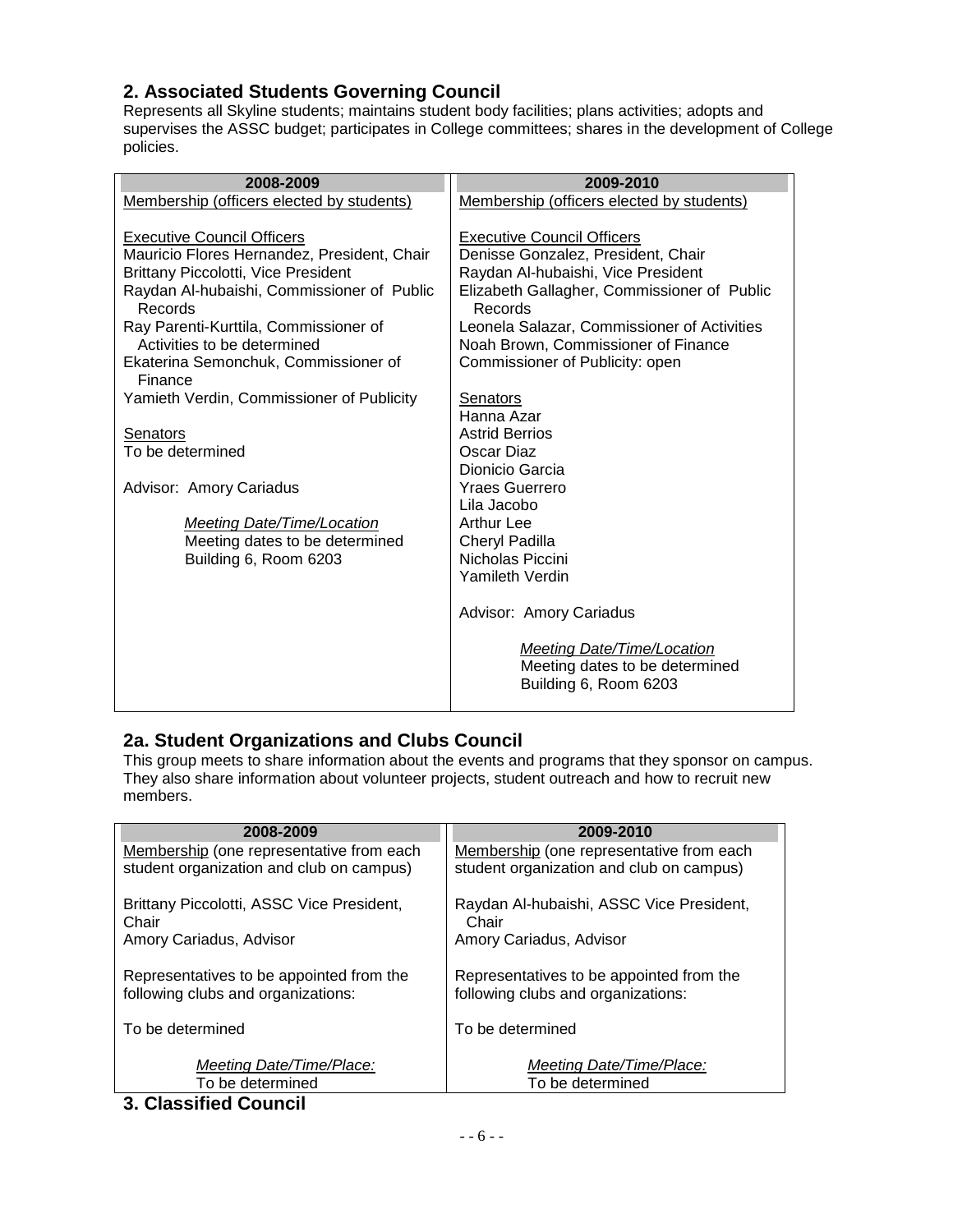Represents the needs, concerns and viewpoints of the classified staff with respect to the District Shared Governance Agreement, but excludes all matters related to collective bargaining. It is one of the constituent groups of Skyline College's shared governance organizational structure. The officers are elected by Classified Council membership.

| 2008-2009                                  | 2009-2010                                  |
|--------------------------------------------|--------------------------------------------|
| Membership (all classified employees at    | Membership (all classified employees at    |
| Skyline College: CSEA, AFSCME and non-     | Skyline College: CSEA, AFSCME and non-     |
| represented classified employees including | represented classified employees including |
| classified supervisors and management      | classified supervisors and management      |
| positions. All are voting members and are  | positions. All are voting members and are  |
| encouraged to attend Classified Council    | encouraged to attend Classified Council    |
| meetings).                                 | meetings).                                 |
|                                            |                                            |
| Adolfo Leiva, President                    | Rakefet Avramovitz, President              |
| Linda Herda, Vice President                | Kathy Fitzpatrick, Vice President          |
| Barbara Lamson, Secretary                  | Barbara Lamson, Secretary                  |
| Theresa Tentes, Treasurer                  | Theresa Tentes, Treasurer                  |
| Barbara Daley, Historian                   | Barbara Daley, Historian                   |
| Kennya Zepeda, Parliamentarian             | Kennya Zepeda, Parliamentarian             |
|                                            |                                            |
| Meeting Date/Time/Location                 | Meeting Date/Time/Location                 |
| 1 <sup>st</sup> Thursday                   | 1 <sup>st</sup> Thursday                   |
| 2:00 p.m.                                  | 2:00 p.m.                                  |
| Room 5131                                  | Room 5131                                  |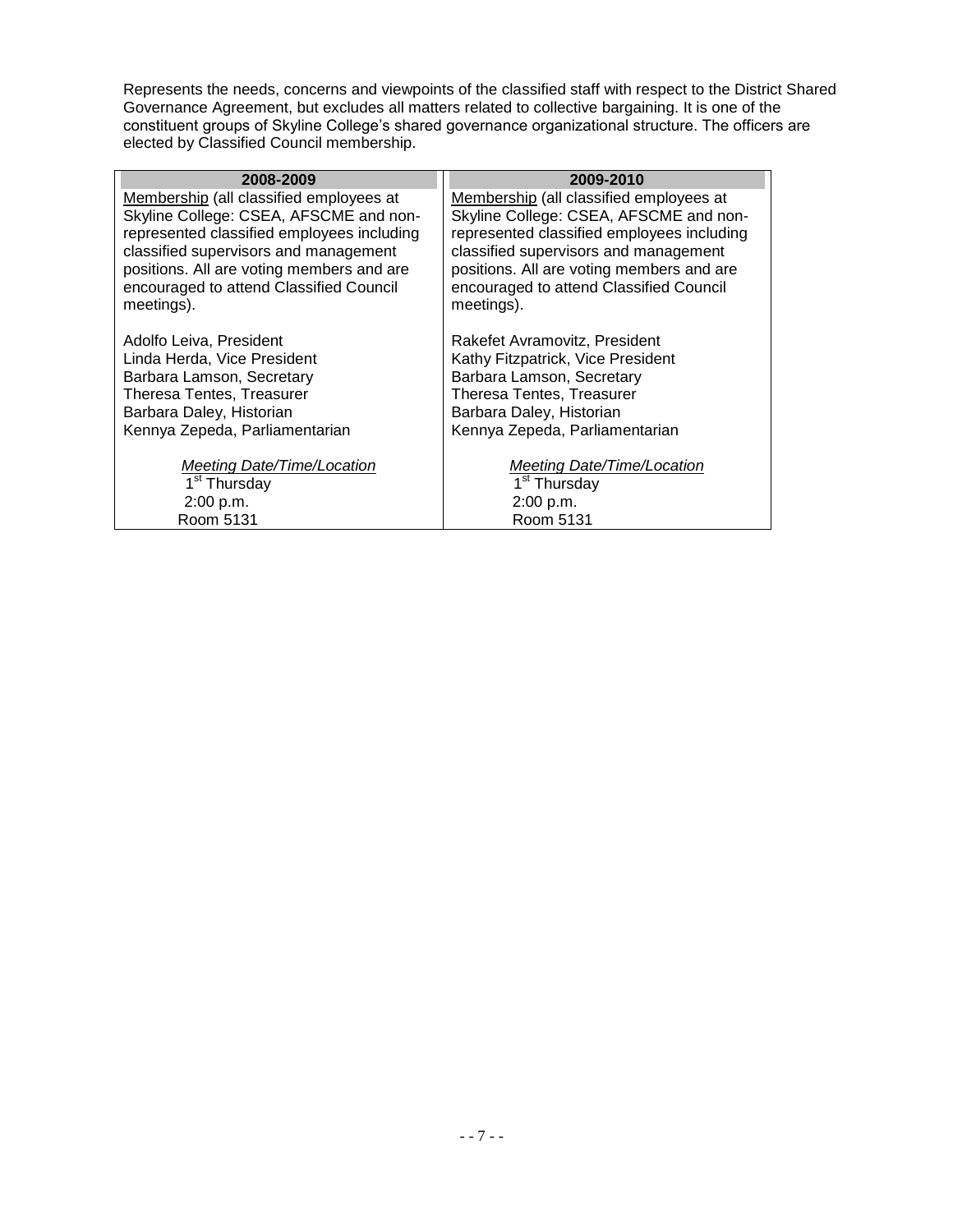## **4. College Budget Committee**

Room 5131

The Skyline College Budget Committee is the primary budget recommendation group for the College, thereby establishing recommendations to the College administration on College budgetary matters. The Committee is responsible for reviewing the revenues and expenditures of the College.

| 2008-2009                                        | 2009-2010                                                                                |
|--------------------------------------------------|------------------------------------------------------------------------------------------|
| Membership Members of the College Budget         | Membership Members of the College Budget                                                 |
| Committee (CBC) include the following: the       | Committee (CBC) include the following: the                                               |
| Vice Presidents of the College, one dean         | Vice Presidents of the College, one dean from                                            |
| from instruction, and one dean from student      | instruction, and one dean from student                                                   |
| services, the Academic Senate President,         | services, the Academic Senate President, two                                             |
| two faculty members from each college            | faculty members from each college division                                               |
| division including student services,             | including student services, appointed by the                                             |
| appointed by the Academic Senate, three          | Academic Senate, three classified staff                                                  |
| classified staff appointed by the Classified     | appointed by the Classified Council, 2 students                                          |
| Council, 2 students appointed by the ASSC.       | appointed by the ASSC.                                                                   |
| Eloisa Briones, Director of Business             | Eloisa Briones, Director of Business Services,                                           |
| Services, Co-Chair                               | Co-Chair                                                                                 |
| Ray Hernandez, Science/Math/Technology,          | Ray Hernandez, Science/Math/Technology,                                                  |
| Academic Senate President, Co-Chair              | Academic Senate President, Co-Chair                                                      |
| Vicki Morrow, President, ex officio              | Vicki Morrow, President, ex officio                                                      |
| Loretta Adrian, VP of Student Services           | Loretta Adrian, VP of Student Services                                                   |
| Regina Stanback-Stroud, VP of Instruction        | Regina Stanback Stroud, VP of Instruction                                                |
| Rob Johnstone, Dean of Planning, Research        | Rob Johnstone, Dean of Planning, Research                                                |
| and Student Success, ex officio                  | and Student Success, ex officio                                                          |
| Rick Wallace, Dean, Student Services<br>Division | Rick Wallace, Dean, Student Services Division<br>Joe Morello, Dean, P.E./Athletics/Dance |
| Joe Morello, Dean, P.E./Athletics/Dance          | Soodi Zamani, Science/Math/Technology                                                    |
| Soodi Zamani, Science/Math/Technology            | Fermin Irigoyen, Language Arts                                                           |
| Fermin Irigoyen, Language Arts                   | Linda Vogel, Language Arts                                                               |
| Jeff Westfall, Language Arts                     | Eric Brenner, Social Science/Creative Arts                                               |
| Tony Jackson, Social Science/Creative Arts       | George Wright, Social Science/Creative Arts                                              |
| George Wright, Social Science/Creative Arts      | Linda Van Sciver, Counseling                                                             |
| Carla Campillo, Counseling                       | <b>Rick Escalambre, Business</b>                                                         |
| Virginia Padron, Counseling                      | Linda Whitten, DCBF and Business rep                                                     |
| Rick Escalambre, Business                        | Mike Fitzgerald, P.E./Athletics/Dance                                                    |
| Linda Whitten, DCBF and Business rep             | Nina Floro, AFT Rep, ex officio                                                          |
| Mike Fitzgerald, P.E./Athletics/Dance            | Kathy Fitzpatrick, Classified representative                                             |
| AFT Rep to be determined, ex officio             | Barbara Lamson, Classified representative                                                |
| Anyta Archer, DCBF and Classified                | Noah Brown, ASSC rep                                                                     |
| representative                                   | Second ASSC rep: open                                                                    |
| Barbara Lamson, Classified representative        |                                                                                          |
| Félix Pérez, Classified representative           |                                                                                          |
| Ekaterina Semonchuk, ASSC representative         | Meeting Date/Time/Place                                                                  |
|                                                  | Second and Last Thursday                                                                 |
| <b>Meeting Date/Time/Place</b>                   | 2:10 p.m.                                                                                |
| Second and Last Thursday                         | Room 5131                                                                                |
| 2:10 p.m.                                        |                                                                                          |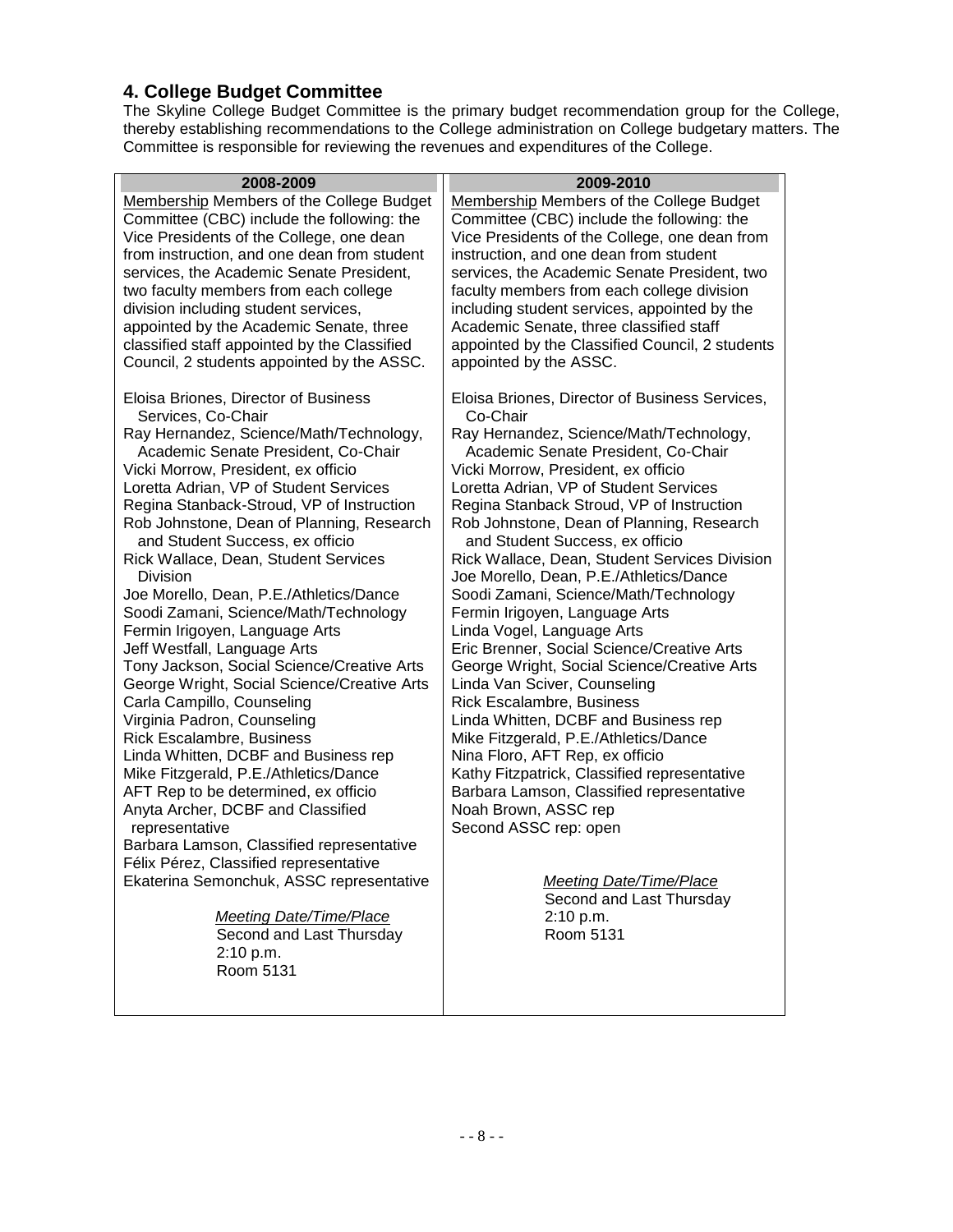## **5. College Council**

The College Council is the primary planning and policy formulation group for the College, thereby establishing the charges to other units and committees in accomplishing specific tasks including, but not limited to, the following areas: budget, programs, student equity, accreditation, and program review. The Council is responsible for reviewing the progress and accomplishments of the units and committees. The Council serves as the umbrella shared governance committee for the College and is a major participant in decision making for the College.

| 2008-2009                                       | 2009-2010                                    |
|-------------------------------------------------|----------------------------------------------|
| Membership (College President and Vice          | Membership (College President and Vice       |
| Presidents, Academic Senate President and       | Presidents, Academic Senate President and    |
| Vice President, Classified Council President    | Vice President, Classified Council President |
| and Vice President, Associated Students         | and Vice President, Associated Students      |
| <b>President and Vice President)</b>            | <b>President and Vice President)</b>         |
| Victoria Morrow, President, Chair               | Victoria Morrow, President, Chair            |
| Loretta Adrian, VP of Student Services          | Loretta Adrian, VP of Student Services       |
| Regina Stanback-Stroud, VP of Instruction       | Regina Stanback Stroud, VP of Instruction    |
| Ray Hernandez, President, Academic              | Ray Hernandez, President, Academic Senate    |
| Senate                                          | Fermin Irigoyen, VP of Academic Senate       |
| Sandra Hsu, VP of Academic Senate               | Denisse Gonzalez, ASSC President             |
| Adolfo Leiva, President, Classified Council     | Raydan Al-hubaishi, ASSC Vice President      |
| Linda Herda, VP of Classified Council           | Rakefet Avramovitz, President, Classified    |
| Mauricio Flores Hernandez, ASSC President       | Council                                      |
| <b>Brittany Piccolotti, ASSC Vice President</b> | Kathy Fitzpatrick, VP of Classified Council  |
| Meeting Date/Time/Place                         | Meeting Date/Time/Place                      |
| Fourth Wednesday                                | Fourth Wednesday                             |
| 2:10 p.m. - Room 1319                           | 2:10 p.m. - Room 1319                        |

## **6. Full Time Equivalent Faculty Allocation Committee**

The FTEFAC is charged with developing and recommending to the Academic Senate for endorsement and to the College President for approval, a prioritized list of strategic allocations of *Full Time Equivalent Faculty (*FTEF) in order for the college to meet its mission of serving the educational needs of the community.

| 2008-2009                                     | 2009-2010                                           |
|-----------------------------------------------|-----------------------------------------------------|
| Membership                                    | Membership                                          |
| Regina Stanback-Stroud, VP Instruction, Chair | Regina Stanback Stroud, VP Instruction, Chair       |
| Eloisa Briones, College Business Officer      | Eloisa Briones, College Business Officer (Resource) |
| (Resource)                                    | Rick Wallace, Dean of Counseling                    |
| Rick Wallace, Dean of Counseling              | Margery Meadows, Dean of Business                   |
| Margery Meadows, Dean of Business             | Nina Floro, Language Arts                           |
| Nina Floro, Language Arts                     | Dino Nomicos, P.E., Athletics and Dance             |
| Dino Nomicos, P.E., Athletics and Dance       | Virginia Padron, Counseling                         |
| Virginia Padron, Counseling                   | Kate Browne, Business                               |
| Sita Motipara, Business                       | Masao Suzuki, Social Science/Creative Arts          |
| Masao Suzuki, Social Science/Creative Arts    | Rick Hough, Science/Math/Technology                 |
| Tadashi Tsuchida, Science/Math/Technology     |                                                     |
|                                               | Meeting Date/Time/Place                             |
| Meeting Date/Time/Place                       | As needed                                           |
| As needed                                     |                                                     |
|                                               |                                                     |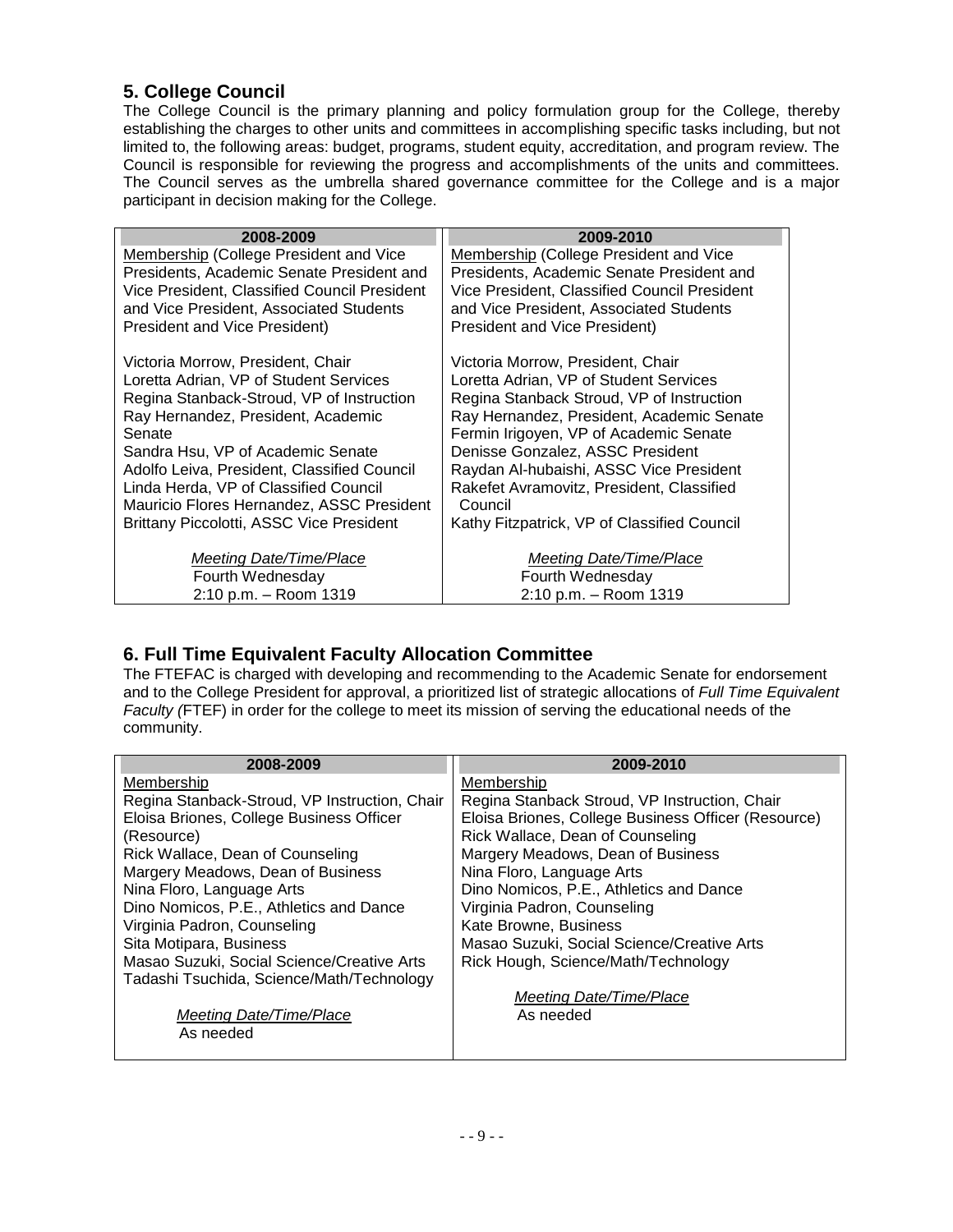### **7. Health and Safety Committee**

The Health and Safety Committee promotes a healthful and safe environment for staff and students, educating and training personnel in safe work practice. The committee conducts safety inspections and recommends corrective action to the College. The Committee is charged under CSEA contract (article 13. 13.6) to meet at least quarterly. A district Safety Management Committee will meet at least twice each fiscal year. The committee is to include two representatives appointed by CSEA.

| 2008-2009                                                   | 2009-2010                                    |
|-------------------------------------------------------------|----------------------------------------------|
| <b>Membership</b>                                           | Membership                                   |
| Enrollment<br>Sherri<br>Hancock,<br>Dean<br>of              | Sherri Hancock, Dean of Enrollment Services, |
| Services, Chair                                             | Chair                                        |
| Jeff Acidera, Counseling                                    | Jeff Acidera, Counseling                     |
| Ray Al-hubaishi, ASSC representative                        | Raydan Al-hubaishi, ASSC                     |
| George Buckingham, Social                                   | Linda Bertellotti, President's Office rep    |
| <b>Science/Creative Arts</b>                                | Patricia Carter, Classified rep              |
| Patricia Carter, Classified representative                  | Donna Elliott, Health Center                 |
| Mike Celeste, Security                                      | Alice Erskine, Science/Math/Technology       |
| Jerry Ciraolo, Business                                     | Jan Gersonde, Health Center                  |
| Sheila Claxton, DSPS/Counseling                             | Josie Glenn, Cosmetology                     |
| Brian Daniel, Respiratory Therapy                           | Anthony Gulli, Buildings & Grounds           |
| Donna Elliott, Health Center                                | Jon Holloway, Security                       |
| Alice Erskine, Science/Math/Technology                      | Sandra Hatzistratis, P.E./Athletics          |
| Stanlee Garriott, Classified representative                 | Judy Heldberg, Child Development Center      |
| Jan Gersonde, Health Center                                 | Matthew Hernandez, Bookstore                 |
| Linda Ghio, President's Office representative               | Richard Inokuchi, Facilities Operations      |
| Josie Glenn, Business<br>Anthony Gulli, Buildings & Grounds | Manager<br>Dan Ming, Business                |
| Jon Holloway, Security                                      | Joe Morello, Dean, P.E./Athletics            |
| Sandra Hatzistratis, P.E./Athletics                         | Vinesh Samujh, Buildings & Grounds           |
| Judy Heldberg, Child Development Center                     | Lori Slicton, Social Science/Creative Arts   |
| Matthew Hernandez, Bookstore                                | <b>Brian Tupper, Security</b>                |
| Richard Inokuchi, Facilities Operations                     |                                              |
| Manager                                                     | Meeting Date/Time/Place                      |
| Nancy Lam, Cosmetology                                      | Third Tuesday $-1:00-3:00$ p.m.              |
| Andre Lee, ASSC representative                              | Room 5131                                    |
| Johannes Masare, Social Science/Creative                    |                                              |
| Arts                                                        |                                              |
| Joe Morello, Dean, P.E./Athletics                           |                                              |
| Vinesh Samujh, Buildings & Grounds                          |                                              |
|                                                             |                                              |
| <b>Meeting Date/Time/Place</b>                              |                                              |
| Third Tuesday $- 1:00-3:00$ p.m.                            |                                              |
| Room 5131                                                   |                                              |
|                                                             |                                              |
|                                                             |                                              |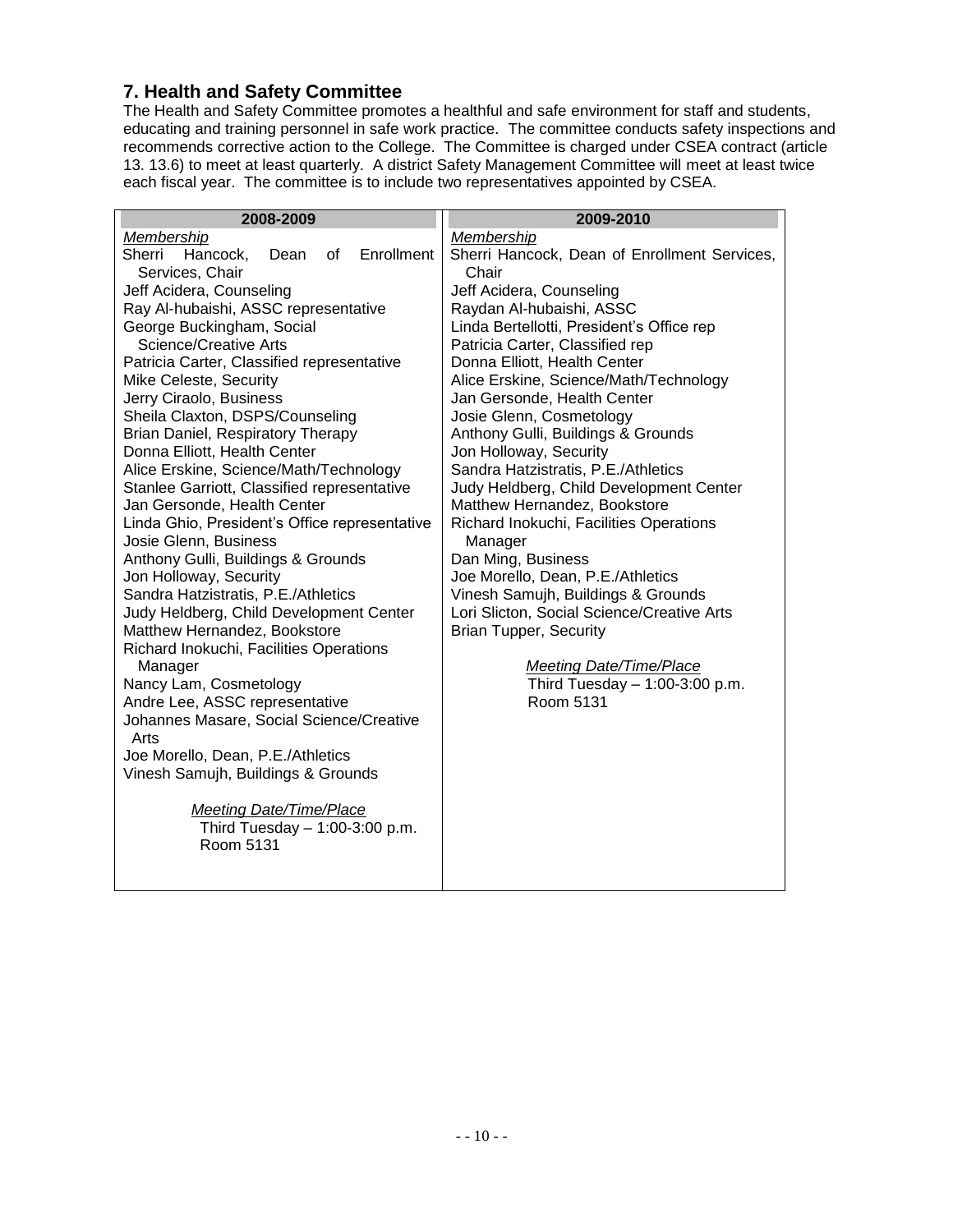#### **8. Institutional Planning Committee**

Room 5131

The Institutional Planning Committee was created by the College Council in September 2003 and is governed by charter and By-Laws of the College Council. The task of the IPC is to formulate and recommend to the College Council a plan for the IPC as a standing committee and implementation timeline for the integration of the IPC into the governance structure of the College. The IPC will be the primary body responsible to coordinate, communicate and integrate College-wide planning at Skyline.

| 2008-2009                                                                                                       | 2009-2010                                                                                                       |
|-----------------------------------------------------------------------------------------------------------------|-----------------------------------------------------------------------------------------------------------------|
| <b>Membership</b> (President and Vice Presidents,                                                               | <b>Membership</b> (President and Vice Presidents,                                                               |
| Director of Planning, Research, and Student                                                                     | Director of Planning, Research, and Student                                                                     |
| Success, representatives appointed by                                                                           | Success, representatives appointed by                                                                           |
| constituent groups: Academic Senate,                                                                            | constituent groups: Academic Senate,                                                                            |
| Classified Council, Management and ASSC)                                                                        | Classified Council, Management and ASSC)                                                                        |
| Rob Johnstone, Chair, Dean of Planning,<br>Research, and Institutional Effectiveness<br>Vicki Morrow, President | Rob Johnstone, Chair, Dean of Planning,<br>Research, and Institutional Effectiveness<br>Vicki Morrow, President |
| Loretta Adrian, VP of Student Services                                                                          | Loretta Adrian, VP of Student Services                                                                          |
| Regina Stanback-Stroud, VP of Instruction                                                                       | Regina Stanback Stroud, VP of Instruction                                                                       |
| Eloisa Briones, College Business Officer                                                                        | Eloisa Briones, College Business Officer                                                                        |
| Connie Beringer, Dean, Language Arts<br>Ray Hernandez, Science/Math/Technology<br>Academic Senate               | Connie Beringer, Dean, Language Arts<br>Ray Hernandez, Science/Math/Technology<br>Academic Senate               |
| Amory Cariadus, Coordinator, Student<br>Activities                                                              | Amory Cariadus, Coordinator, Student<br><b>Activities</b>                                                       |
| Pat Deamer, Science/Math/Technology                                                                             | Maria Escobar, Director, Financial Aid, EOPS                                                                    |
| Maria Escobar, Director, Financial Aid,                                                                         | and CalWorks, Student Services                                                                                  |
| EOPS and CalWorks, Student Services                                                                             | Carlos Colombetti, Social Science/Creative                                                                      |
| Social Science/Creative Arts to be                                                                              | Arts                                                                                                            |
| determined                                                                                                      | Imelda Hermosillo, Counseling                                                                                   |
| Imelda Hermosillo, Counseling                                                                                   | Tom Hewitt, Director, Library Services                                                                          |
| Tom Hewitt, Director, Library Services                                                                          | Nick Kapp, Science/Math/Technology                                                                              |
| Nick Kapp, Science/Math/Technology                                                                              | Cal Robinson, Business                                                                                          |
| Ira Lau, Learning Center                                                                                        | Justin Piergrossi, P.E./Athletics                                                                               |
| Adolfo Leiva, Classified Council                                                                                | William Watson, Director, Workforce                                                                             |
| Dan Ming, Business                                                                                              | Development (Resource)                                                                                          |
| Justin Piergrossi, P.E./Athletics                                                                               | Jim Bowsher, Language Arts                                                                                      |
| William Watson, Director, Workforce                                                                             | Karen Wong, Language Arts                                                                                       |
| Development (Resource)                                                                                          | Stephen Berberena, ASSC                                                                                         |
| Dennis Eadus, Language Arts                                                                                     | Yamileth Verdin, ASSC                                                                                           |
| Karen Wong, Language Arts                                                                                       | Kristina Brower, Classified rep                                                                                 |
| Mauricio Flores Hernandez, ASSC President<br>Brittany Piccolotti, ASSC Vice President                           | Additional Classified rep: open                                                                                 |
| Additional Classified rep to be determined                                                                      | <b>Meeting Date/Time/Place</b>                                                                                  |
|                                                                                                                 | $2nd$ Wednesday                                                                                                 |
| <b>Meeting Date/Time/Place</b>                                                                                  | 2:15-3:30 p.m.                                                                                                  |
| $2nd$ Wednesday                                                                                                 | Room 5131                                                                                                       |
| 2:15-3:30 p.m.                                                                                                  |                                                                                                                 |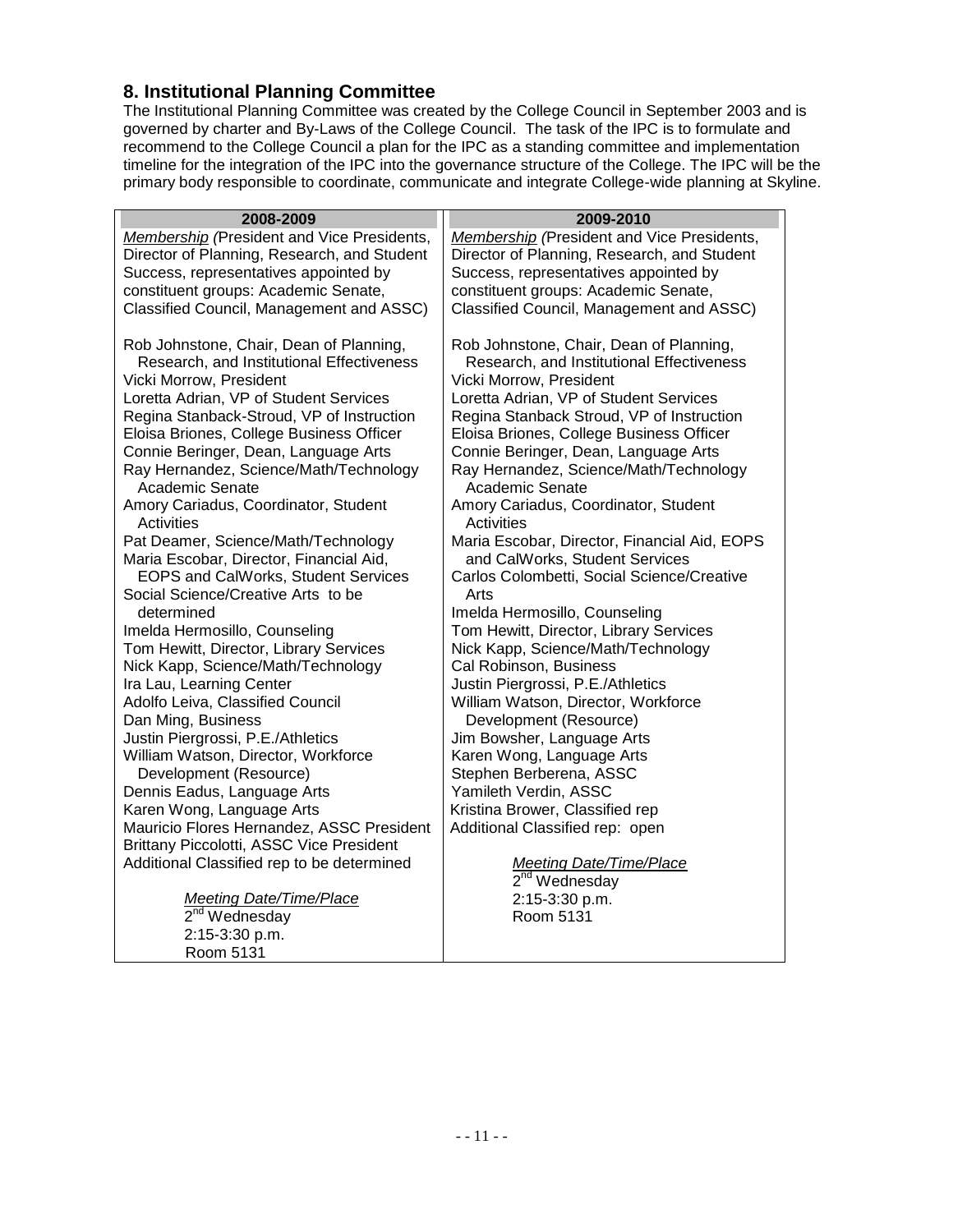#### **9. Management Council**

The Management Council is an appointed advisory to the College President and primarily meets to facilitate communication among Managers regarding College operations.

| 2008-2009                                   | 2009-2010                                   |
|---------------------------------------------|---------------------------------------------|
| Membership (President, Vice Presidents,     | Membership (President, Vice Presidents,     |
| Deans, Academic Supervisors, Directors, and | Deans, Academic Supervisors, Directors, and |
| <b>Classified Supervisors)</b>              | <b>Classified Supervisors)</b>              |
|                                             |                                             |
| Victoria Morrow, Chair                      | Victoria Morrow, Chair                      |
| Loretta Adrian                              | Loretta Adrian                              |
| Connie Beringer                             | Connie Beringer                             |
| Donna Bestock                               | Donna Bestock                               |
| <b>Eloisa Briones</b>                       | Eloisa Briones                              |
| <b>Amory Cariadus</b>                       | <b>Amory Cariadus</b>                       |
| <b>Mike Celeste</b>                         | Kevin Chak                                  |
| <b>Kevin Chak</b>                           | Maria Escobar                               |
| Maria Escobar                               | <b>Sherri Hancock</b>                       |
| <b>Sherri Hancock</b>                       | <b>Tom Hewitt</b>                           |
| Shelly Hausman (fall 2008)                  | Richard Inokuchi                            |
| <b>Tom Hewitt</b>                           | Sandy Irber                                 |
| Richard Inokuchi                            | Rob Johnstone                               |
| Sandy Irber                                 | Sue Lorenzo                                 |
| Rob Johnstone                               | <b>Margery Meadows</b>                      |
| Sue Lorenzo                                 | Joe Morello                                 |
| <b>Margery Meadows</b>                      | Regina Morrison                             |
| Joe Morello                                 | Caroline Ocampo                             |
| Regina Morrison                             | Leslie Shelton                              |
| Caroline Ocampo (spring 2009)               | <b>Richard Soyombo</b>                      |
| Leslie Shelton                              | Regina Stanback Stroud                      |
| Richard Soyombo                             | <b>Brian Tupper</b>                         |
| Regina Stanback-Stroud                      | <b>Rick Wallace</b>                         |
| <b>Rick Wallace</b>                         | William Watson                              |
| <b>William Watson</b>                       | Mike Williamson                             |
| Mike Williamson                             |                                             |
|                                             | <b>Meeting Date/Time/Location</b>           |
| <b>Meeting Date/Time/Location</b>           | $2nd$ Tuesday                               |
| $2nd$ Tuesday                               | 2:00-3:30 p.m.                              |
| 2:00-3:30 p.m.                              | Room 1319                                   |
| Room 1319                                   |                                             |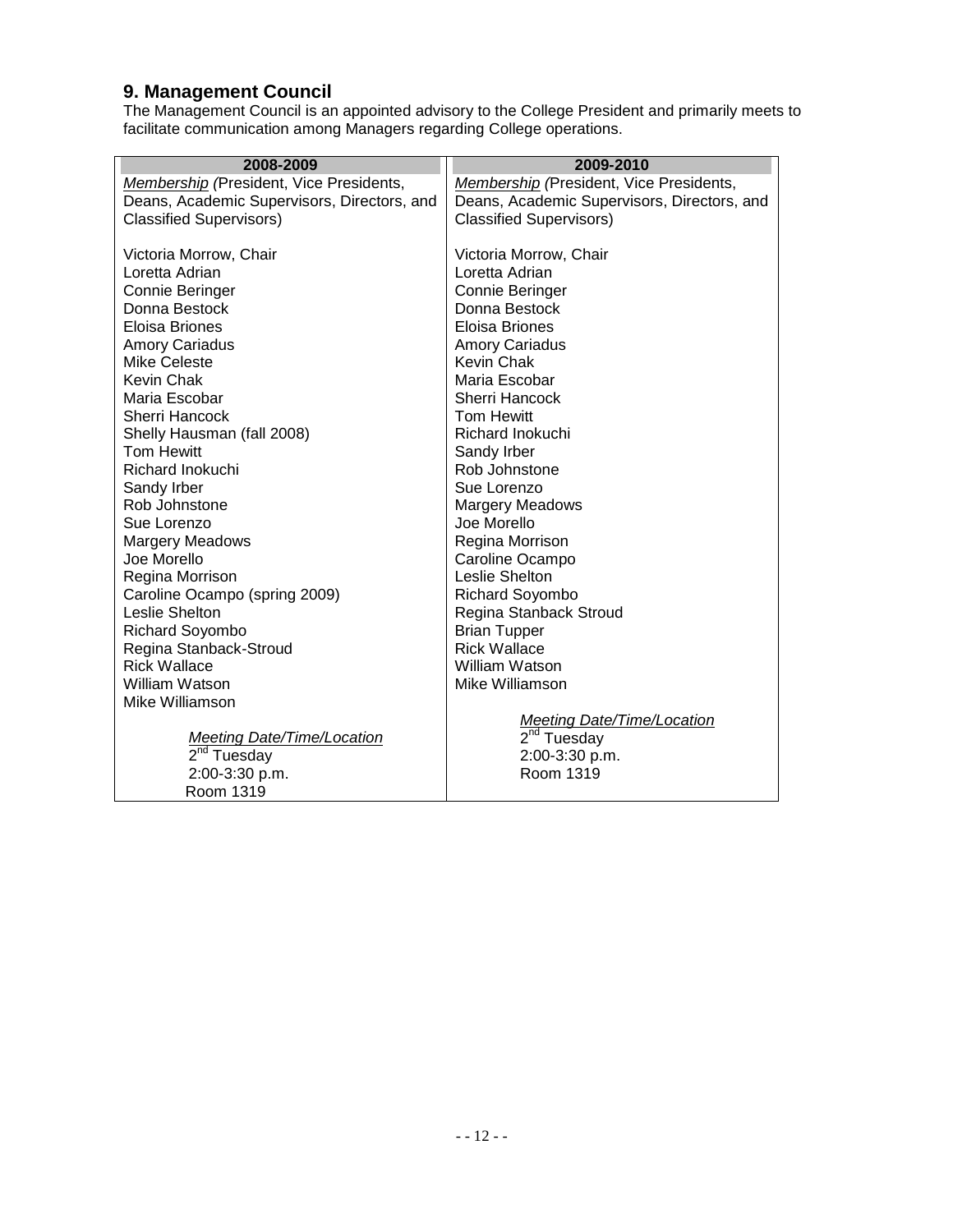## **10. President's Cabinet (Council)**

The Cabinet is an appointed advisory body to the College President. The Cabinet provides institutional oversight of operations.

| 2008-2009                                      | 2009-2010                                      |
|------------------------------------------------|------------------------------------------------|
| <b>Membership (President; Vice Presidents;</b> | <b>Membership (President; Vice Presidents;</b> |
| College Business Officer; Director of          | College Business Officer; Director of          |
| Planning, Research and Institutional           | Planning, Research and Institutional           |
| Effectiveness; Director of Development,        | Effectiveness; Director of Development,        |
| Marketing and Public Relations)                | Marketing and Public Relations)                |
| Victoria Morrow, President                     | Victoria Morrow, President                     |
| Loretta Adrian, VP of Student Services         | Loretta Adrian, VP of Student Services         |
| Regina Stanback-Stroud, VP of Instruction      | Regina Stanback Stroud, VP of Instruction      |
| Eloisa Briones, College Business Officer       | Eloisa Briones, College Business Officer       |
| Sandy Irber, Director of Development,          | Sandy Irber, Director of Development,          |
| Marketing and Public Relations                 | Marketing and Public Relations                 |
| Rob Johnstone, Dean of Planning, Research      | Rob Johnstone, Dean of Planning, Research      |
| and Institutional Effectiveness                | and Institutional Effectiveness                |
| Meeting Date/Time/Location                     | Meeting Date/Time/Location                     |
| Every Wednesday                                | Every Wednesday                                |
| 9:00 a.m.                                      | 9:00 a.m.                                      |
| President's Office                             | President's Office                             |
|                                                |                                                |

### **11. Professional Development Committee**

Evaluates and makes recommendations for funding faculty proposals for long-term and short-term professional development projects.

| 2008-2009                                                                          | 2009-2010                                                                          |
|------------------------------------------------------------------------------------|------------------------------------------------------------------------------------|
| Membership                                                                         | Membership                                                                         |
| (the Professional Development Committee on                                         | (the Professional Development Committee on                                         |
| each campus shall consist of three AFT                                             | each campus shall consist of three AFT                                             |
| appointed faculty members, one Academic<br>Senate appointed representative and two | appointed faculty members, one Academic<br>Senate appointed representative and two |
| administrators)                                                                    | administrators)                                                                    |
|                                                                                    |                                                                                    |
| Rick Hough, Science/Math/Technology, Chair                                         | Rick Hough, Science/Math/Technology, Chair                                         |
| Donna Bestock, Dean of Social Science/                                             | Donna Bestock, Dean of Social Science/                                             |
| Creative Arts                                                                      | Creative Arts                                                                      |
| Margery Meadows, Dean, Business                                                    | Margery Meadows, Dean, Business                                                    |
| Laurie Biagi, Business                                                             | Laurie Biagi, Business                                                             |
| Joyce Lee, Counseling                                                              | Joyce Lee, Counseling                                                              |
| Phyllis Taylor, Language Arts                                                      | Phyllis Taylor, Language Arts                                                      |
| Vacant: P.E./Athletics/Dance rep                                                   | P.E./Athletics/Dance rep: open                                                     |
|                                                                                    |                                                                                    |
| Meeting Date/Time/Place<br>Meetings held as needed                                 | Meeting Date/Time/Place<br>Meetings held as needed                                 |
|                                                                                    |                                                                                    |
|                                                                                    |                                                                                    |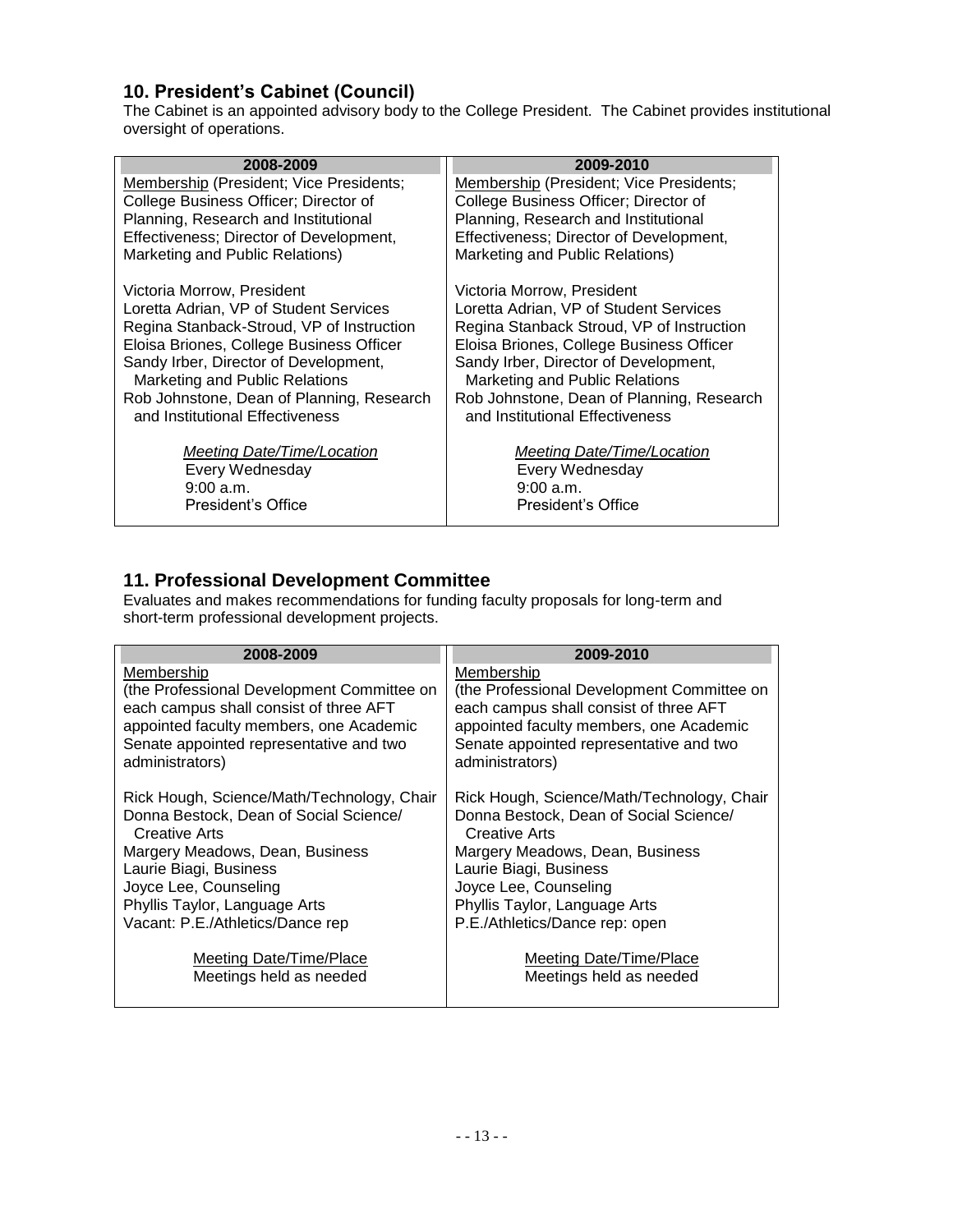**12. Professional Enrichment and Development Advisory Committee (PEDAC) PEDAC is charged with serving as an overarching professional development committee to (a) assess** professional enrichment and development needs for all categories of staff consistent with Skyline College's mission and based on identified teaching, learning and service needs; (b) make recommendations regarding an institutional professional development plan that meets the need of all personnel; (c) develop a systematic evaluation process for professional development programs that includes all classifications of employee and all professional development related activities; (d) recommending flex calendar activities in response to assessed needs; and (e) recommending funding for submitted proposals for professional development resourced by new state professional development funds; (f) establish a one-stop professional development information resource center. PEDAC should meet 2-4 times per year and be comprised of:

| 2008-2009                                                                  | 2009-2010                                                                                  |
|----------------------------------------------------------------------------|--------------------------------------------------------------------------------------------|
| Membership                                                                 | Membership                                                                                 |
| Phyllis Taylor, Chair, Professional                                        | Nina Floro, Chair, College Faculty/Staff                                                   |
| Development Coordinator                                                    | Professional Development Coordinator                                                       |
| Donna Bestock, Administrative Development<br>Representative                | Donna Bestock, Administrative Development<br>Representative                                |
| Laurie Biagi, designee of the Professional<br><b>Development Committee</b> | Laurie Biagi, designee of the Professional<br><b>Development Committee</b>                 |
| Nina Floro, Academic Senate Representative                                 | Melissa Komadina, Academic Senate                                                          |
| Linda Herda, Classified Council                                            | Representative                                                                             |
| Representative                                                             | Phyllis Taylor, Academic Senate Representative                                             |
| Arthur Takayama, chair of the Professional<br>Personnel Committee          | Arthur Takayama, chair of the Professional<br>Personnel Committee                          |
| Theresa Tentes, College Liaison for                                        | Linda Herda, Classified Council Representative                                             |
| <b>Classified Professional Development</b><br>(district)                   | Theresa Tentes, College Liaison for District<br><b>Classified Professional Development</b> |
| Meeting Date/Time/Place<br>Meets 2-4 times per year - TBA                  | Meeting Date/Time/Place<br>Meets 2-4 times per year - TBA                                  |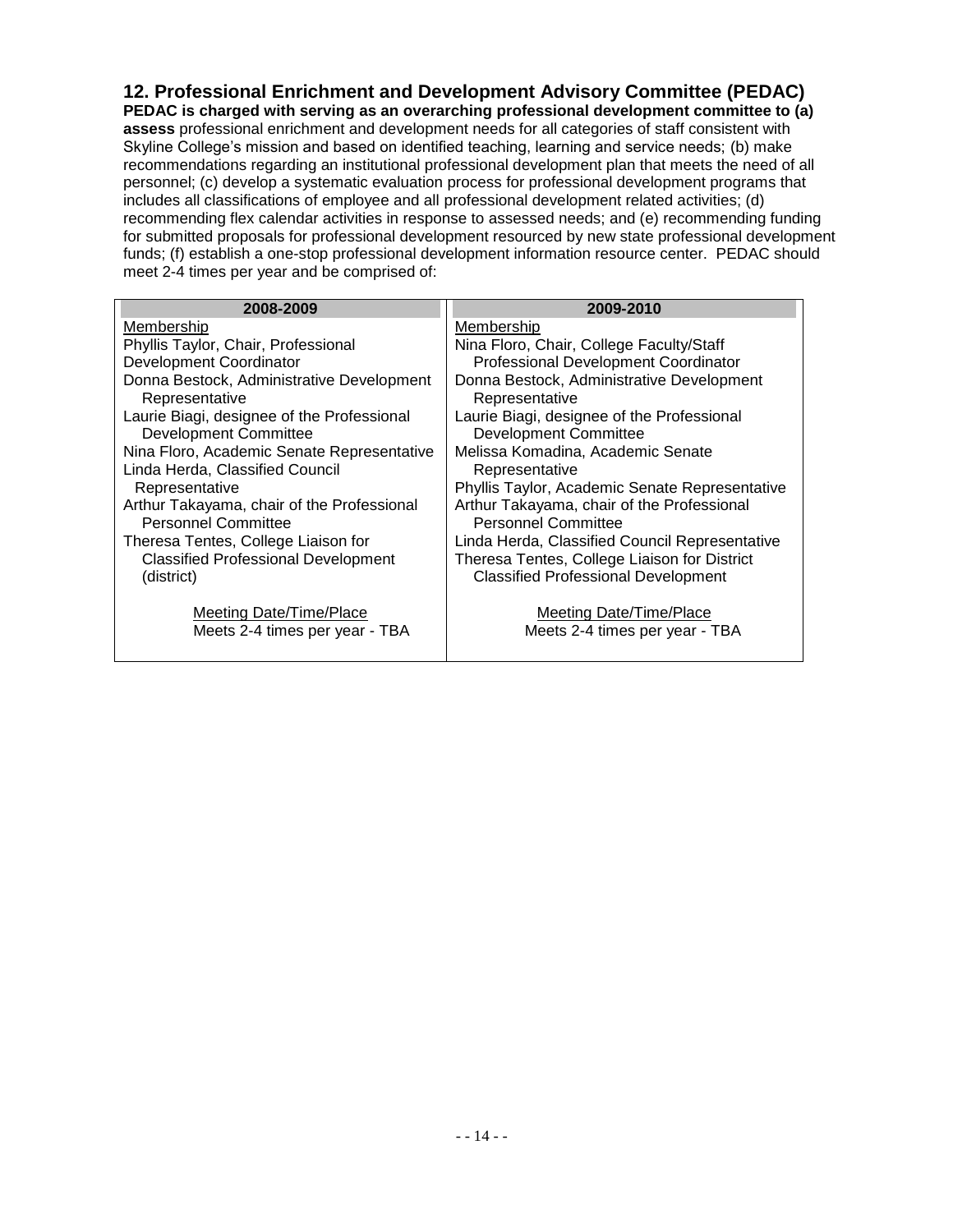## **13. Stewardship for Equity, Equal Employment and Diversity (SEEED) Advisory Committee**

This committee assists Skyline College in fulfilling its commitment to celebrate the intellectual, educational, and social benefits of diversity. In doing so, the committee will provide stewardship for the college's value related to campus climate; oversee the college's equality in employment opportunities and make recommendations to the district EEOAC regarding fair and effective hiring policies; support, provide or promote training in cultural proficiency; provide support and assistance to equity and diversity-related projects and activities, and facilitate engagement in campus issues related to equity and diversity; and support and promote educational initiatives that result in intercultural awareness and respect for diversity in students, faculty and staff.

| 2008-2009                                         | 2009-2010                                         |
|---------------------------------------------------|---------------------------------------------------|
| <b>Membership</b> (appointed by constituent       | <b>Membership</b> (appointed by constituent       |
| groups: Academic Senate, Classified Council       | groups: Academic Senate, Classified Council       |
| and Management)                                   | and Management)                                   |
| Victoria Morrow, Chair                            | Victoria Morrow, Chair                            |
| Lori Adrian, VP of Student Services               | Lori Adrian, VP of Student Services               |
| Richard Soyombo, Director, CITD                   | Richard Soyombo, Director, CITD                   |
| Rosie Bell, ex officio                            | Rosie Bell, ex officio                            |
| Amory Cariadus, Coordinator, Student              | Amory Cariadus, Coordinator, Student              |
| Activities                                        | Activities                                        |
| John Chavez, Academic Senate rep,                 | John Chavez, Academic Senate rep,                 |
| Science/ Math/Technology                          | Science/ Math/Technology                          |
| Barbara Daley, Classified Council rep             | Barbara Daley, Classified Council rep             |
| Lynne Douglas, Academic Senate rep,<br>Counseling | Lynne Douglas, Academic Senate rep,<br>Counseling |
| Nancy Lam, Classified rep, Cosmetology            | Nancy Lam, Classified rep, Cosmetology            |
| Phyllis Taylor, SEEED Diversity events            | Phyllis Taylor, SEEED Diversity events            |
| coordinator                                       | coordinator                                       |
|                                                   |                                                   |
| Meeting Date/Time/Location                        | <b>Meeting Date/Time/Location</b>                 |
| 3 <sup>rd</sup> Monday                            | 3 <sup>ra</sup> Monday                            |
| 2:15 p.m.                                         | 2:15 p.m.                                         |
| Room 1319                                         | Room 1319                                         |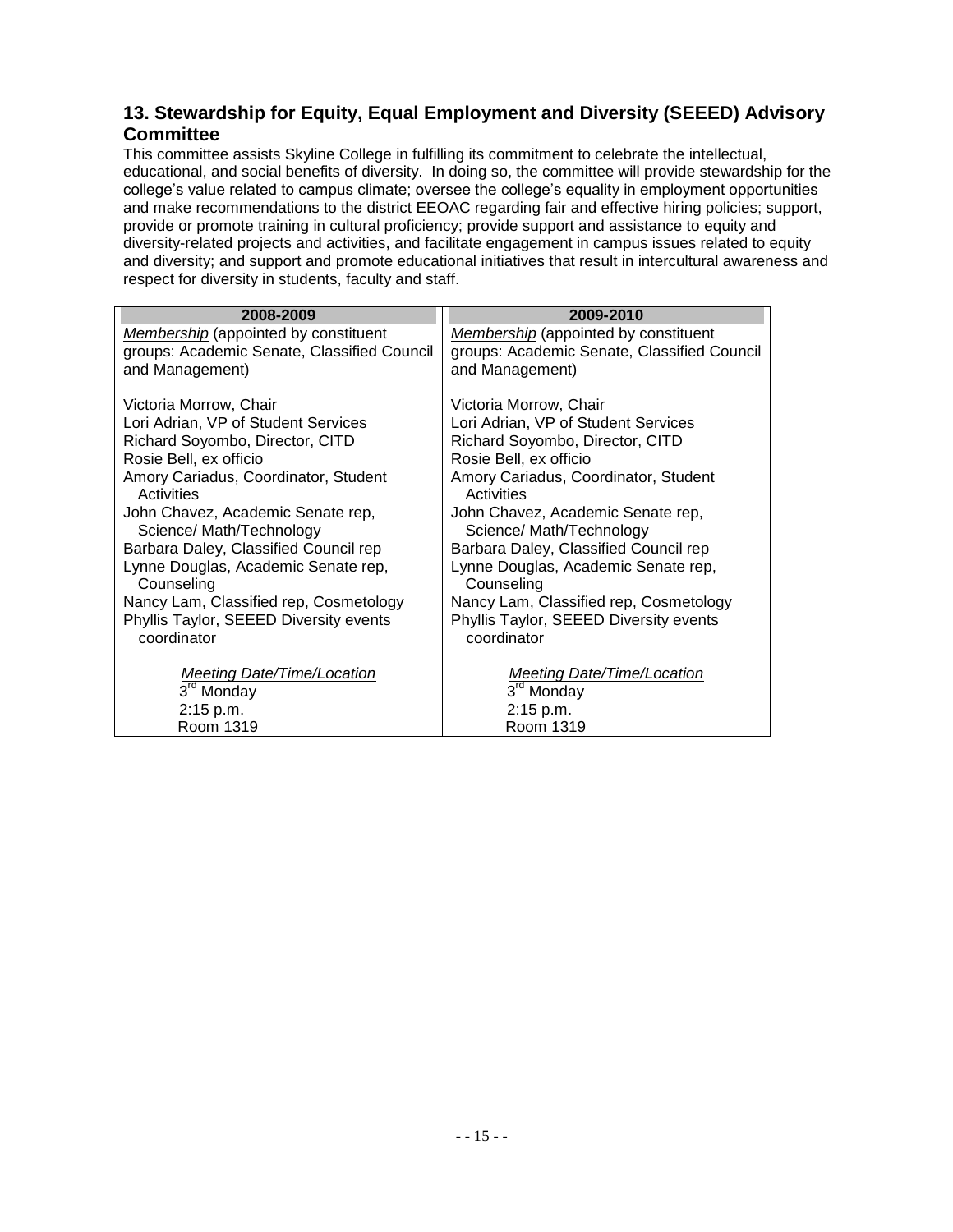## **14. Student Equity Committee (formerly Student Access and Success Committee)**

The Student Equity Committee is responsible for monitoring the college's performance and response to student equity relative to race, ethnicity, gender, age, disability status and sexual orientation. The committee will seek to identify barriers and to promote institutional changes which would strengthen student equity. The committee's role is to collaborate with the college through the Curriculum Committee, which is a subcommittee of the Academic Senate, and the Institutional Planning Committee, which is a subcommittee of the College Council. The Curriculum Committee's role will include integrating the findings into the various program review and curriculum development processes. The Institutional Planning Committee's role will include supporting the integration of the college's various equity-related efforts, including the First Year Experience project, the Basic Skills Initiative, SLO development and assessment, and SEEED, as well as other initiatives which are undertaken at Skyline. The Student Equity Committee will create an Annual Report and/or Research Agenda based upon their work during the prior year.

| 2008-2009                                                                                                                                                                                                                                                                                                                                                                                                                                                                                                                                                                                                                                                                                                                                                                     | 2009-2010                                                                                                                                                                                                                                                                                                                                                                                                                                                                                                                                                                                                                                                                                                                                                                                                                       |
|-------------------------------------------------------------------------------------------------------------------------------------------------------------------------------------------------------------------------------------------------------------------------------------------------------------------------------------------------------------------------------------------------------------------------------------------------------------------------------------------------------------------------------------------------------------------------------------------------------------------------------------------------------------------------------------------------------------------------------------------------------------------------------|---------------------------------------------------------------------------------------------------------------------------------------------------------------------------------------------------------------------------------------------------------------------------------------------------------------------------------------------------------------------------------------------------------------------------------------------------------------------------------------------------------------------------------------------------------------------------------------------------------------------------------------------------------------------------------------------------------------------------------------------------------------------------------------------------------------------------------|
| Membership (members appointed by                                                                                                                                                                                                                                                                                                                                                                                                                                                                                                                                                                                                                                                                                                                                              | Membership (members appointed by                                                                                                                                                                                                                                                                                                                                                                                                                                                                                                                                                                                                                                                                                                                                                                                                |
| constituent groups)                                                                                                                                                                                                                                                                                                                                                                                                                                                                                                                                                                                                                                                                                                                                                           | constituent groups)                                                                                                                                                                                                                                                                                                                                                                                                                                                                                                                                                                                                                                                                                                                                                                                                             |
| Rob Johnstone, Dean of Planning, Research<br>and Institutional Effectiveness, Chair<br>Lynne Douglas, Faculty rep from counseling<br>Lavinia Zanassi, Faculty rep from counseling<br>and from transfer programs<br>David Hasson, Faculty rep from basic skills<br>Melissa Michelitsch, Faculty rep from career-<br>technical programs<br>Soodi Zamani, College Success Initiative rep<br>Karen Wong, SLOAC Steering Committee<br>rep<br>Dennis Wolbers, Curriculum Committee rep<br>Lynne Douglas, DSPS rep<br>Maria Escobar, EOPS rep and Financial Aid<br>rep<br>Rick Wallace, Matriculation Coordinator<br>Leslie Shelton, Learning Center rep<br>SEEED representative to be determined<br>Instructional Dean to be determined<br>Outreach representative to be determined | Rob Johnstone, Dean of Planning, Research<br>and Institutional Effectiveness, Co-Chair<br>David Hasson, Faculty rep from basic skills, Co-<br>Chair<br>Lynne Douglas, Faculty rep from<br>counseling/DSPS and SEEED rep<br>Lavinia Zanassi, Faculty rep from counseling<br>and from transfer programs<br>Melissa Michelitsch, Faculty rep from career-<br>technical programs<br>Soodi Zamani, College Success Initiative rep<br>Karen Wong, SLOAC Steering Committee rep<br>Dennis Wolbers, Curriculum Committee rep<br>Maria Escobar, EOPS rep and Financial Aid rep<br><b>Rick Wallace, Matriculation Coordinator</b><br>Leslie Shelton, Learning Center rep<br>Jocelyn Vila, Outreach representative<br>Lucia Lachmayr, Learning communities rep<br>Linda Bertellotti, Classified rep<br>Sandra Hatzistratis, Classified rep |
| Learning communities rep to be determined                                                                                                                                                                                                                                                                                                                                                                                                                                                                                                                                                                                                                                                                                                                                     | Instructional Dean to be determined                                                                                                                                                                                                                                                                                                                                                                                                                                                                                                                                                                                                                                                                                                                                                                                             |
| Classified staff representatives (two) to be<br>determined                                                                                                                                                                                                                                                                                                                                                                                                                                                                                                                                                                                                                                                                                                                    | ASSC representatives (two) to be determined                                                                                                                                                                                                                                                                                                                                                                                                                                                                                                                                                                                                                                                                                                                                                                                     |
| ASSC representatives (two) to be determined                                                                                                                                                                                                                                                                                                                                                                                                                                                                                                                                                                                                                                                                                                                                   | Meeting Date/Time/Place:<br>4 <sup>th</sup> Tuesday                                                                                                                                                                                                                                                                                                                                                                                                                                                                                                                                                                                                                                                                                                                                                                             |
| Meeting Date/Time/Place:                                                                                                                                                                                                                                                                                                                                                                                                                                                                                                                                                                                                                                                                                                                                                      | 2:10-3:40 p.m.                                                                                                                                                                                                                                                                                                                                                                                                                                                                                                                                                                                                                                                                                                                                                                                                                  |
| 3rd Thursdays                                                                                                                                                                                                                                                                                                                                                                                                                                                                                                                                                                                                                                                                                                                                                                 | Room 5131                                                                                                                                                                                                                                                                                                                                                                                                                                                                                                                                                                                                                                                                                                                                                                                                                       |
| 2:00-3:40 p.m.                                                                                                                                                                                                                                                                                                                                                                                                                                                                                                                                                                                                                                                                                                                                                                |                                                                                                                                                                                                                                                                                                                                                                                                                                                                                                                                                                                                                                                                                                                                                                                                                                 |
| Room 6205                                                                                                                                                                                                                                                                                                                                                                                                                                                                                                                                                                                                                                                                                                                                                                     |                                                                                                                                                                                                                                                                                                                                                                                                                                                                                                                                                                                                                                                                                                                                                                                                                                 |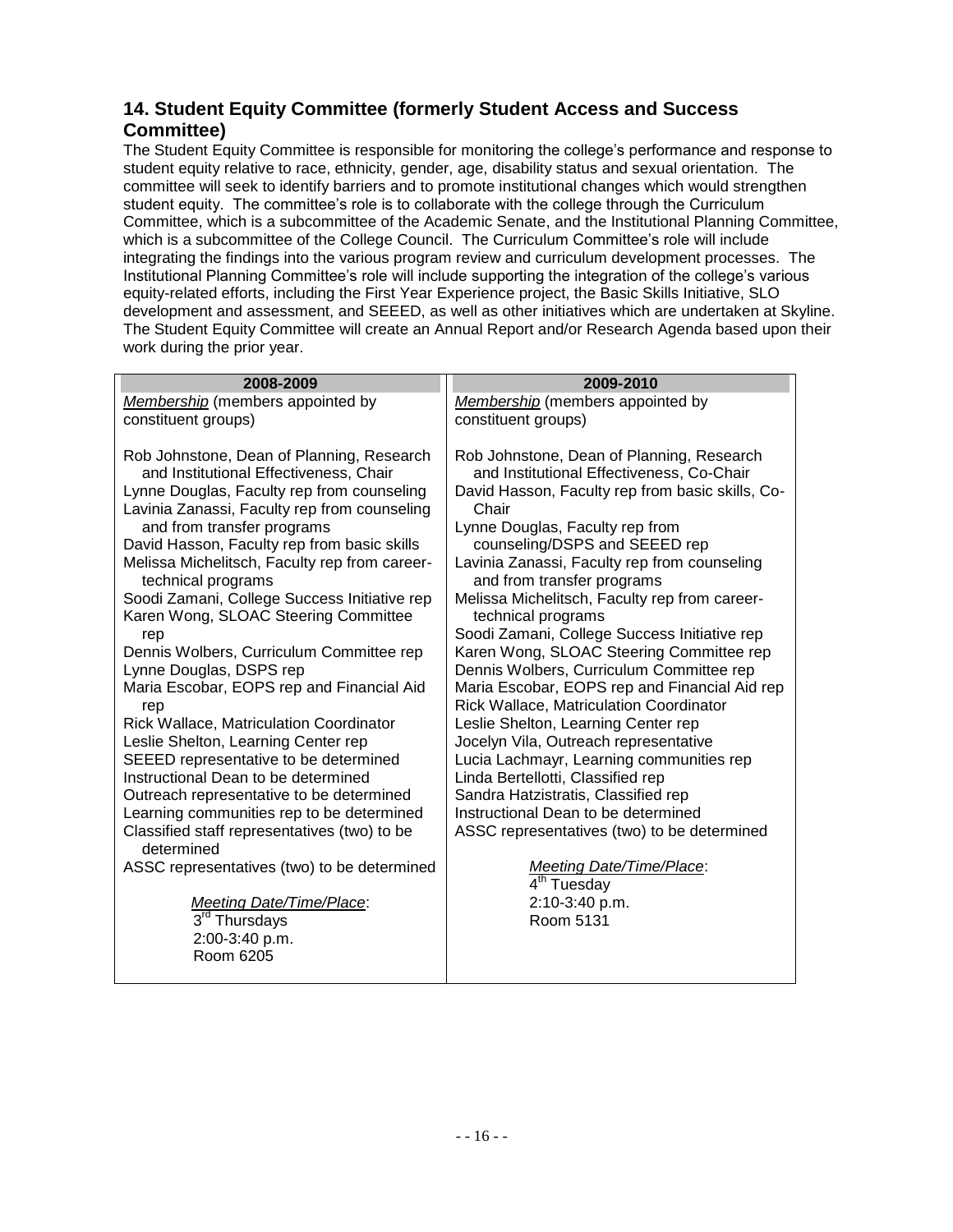## **15. Technology Advisory Committee**

Locations on an ad-hoc basis

Serves as a viable forum through which faculty, staff and administrators discuss, plan and implement ideas and strategies that will best utilize advances in technology to enhance instruction, student support services and administrative services as the College moves into the 21 $^{\rm st}$  century.

| 2008-2009                                                                                       | 2009-2010                                                                                  |
|-------------------------------------------------------------------------------------------------|--------------------------------------------------------------------------------------------|
|                                                                                                 | Membership (interested faculty, staff and                                                  |
| Membership (interested faculty, staff and                                                       | administrators)                                                                            |
| administrators)                                                                                 |                                                                                            |
| Nick Kapp, Science/Math/Technology, Co-                                                         | Nick Kapp, Science/Math/Technology, Co-<br>Chair                                           |
| Chair                                                                                           | Regina Stanback-Stroud, VP of Instruction, Co-                                             |
| Regina Stanback-Stroud, VP of Instruction,                                                      | Chair                                                                                      |
| Co-Chair                                                                                        | Sherri Hancock, Dean of Enrollment Services                                                |
| Sherri Hancock, Dean of Enrollment Services                                                     | Margery Meadows, Dean of Business                                                          |
| Margery Meadows, Dean of Business                                                               | Mike Williamson, Dean of Science/Math/                                                     |
| Mike Williamson, Dean of Science/Math/<br>Technology                                            | Technology                                                                                 |
| Social Science/Creative Arts, Faculty                                                           | Social Science/Creative Arts, Faculty<br>representative to be determined                   |
| representative to be determined                                                                 | Tom Broxholm, Business, Faculty                                                            |
| Tom Broxholm, Business, Faculty                                                                 | representative                                                                             |
| representative                                                                                  | Norm Del Prado, Science/Math/Technology,                                                   |
| Norm Del Prado, Science/Math/Technology,                                                        | Faculty representative                                                                     |
| Faculty representative                                                                          | Garry Nicol, Language Arts, Faculty rep                                                    |
| Leigh Anne Sippel, Language Arts, Faculty rep<br>Judith Lariviere, Counseling, Student Services | Judith Lariviere, Counseling, Student Services<br>Chris Weidman, Classified representative |
| Chris Weidman, Classified representative                                                        | Rich Golz, District rep                                                                    |
| Félix Pérez, Learning Center, Classified rep                                                    | Jim Petromilli, District rep                                                               |
| Andre Lee, ASSC representative                                                                  | ASSC Representatives: open                                                                 |
| Ray Parenti-Kurttila, ASSC representative                                                       |                                                                                            |
| Rich Golz, District rep                                                                         | <b>Meeting Date/Time/Place:</b>                                                            |
| Jim Petromilli, District rep                                                                    | 1 <sup>st</sup> Tuesday at 2:00 p.m.<br>Locations on an ad-hoc basis                       |
| <b>Meeting Date/Time/Place:</b>                                                                 |                                                                                            |
| 1 <sup>st</sup> Tuesday at 2:00 p.m.                                                            |                                                                                            |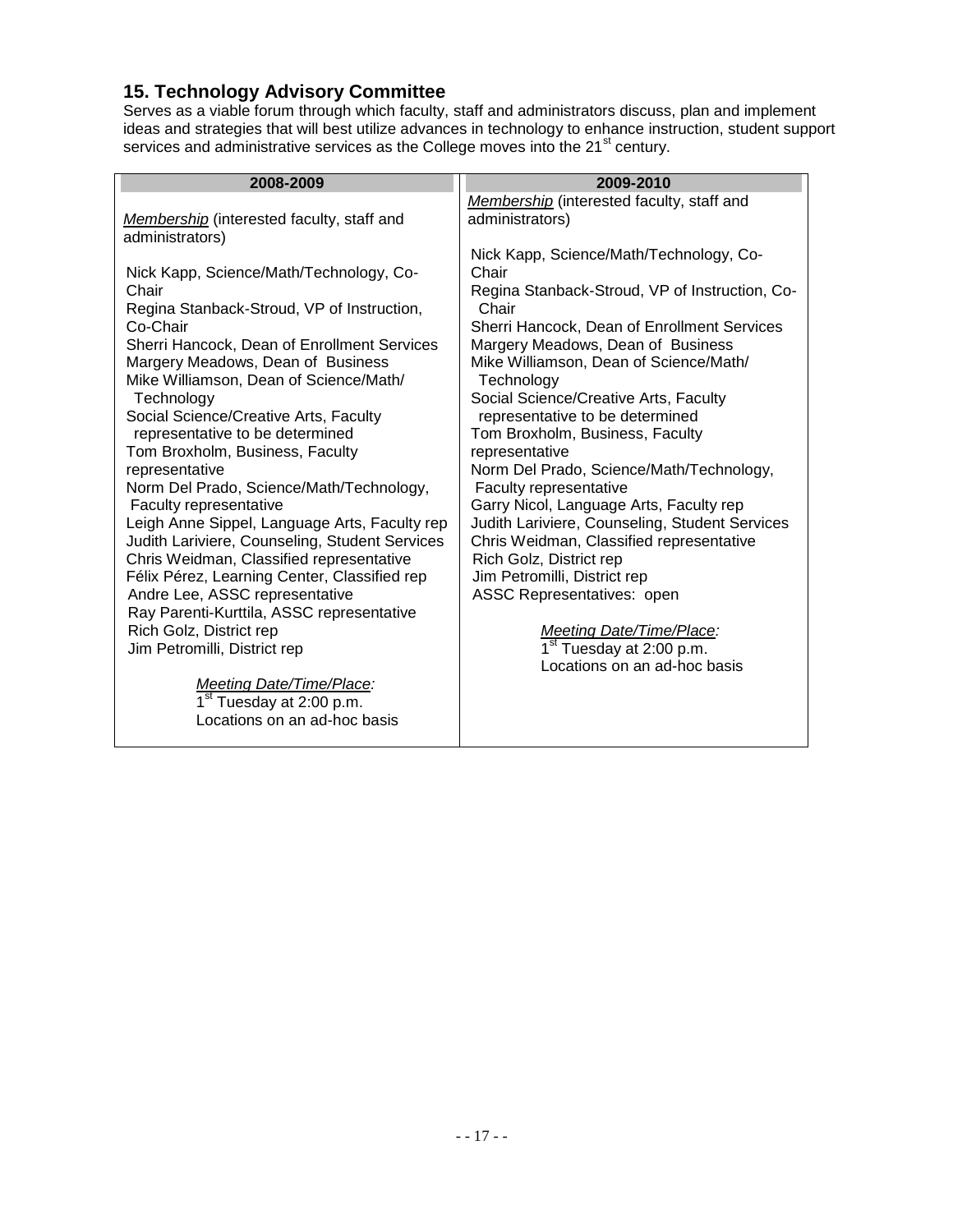# **TASK FORCES**

### **1. Art on Campus Committee**

The Art on Campus Committee is charged with developing and reviewing proposals for acquisition of art works for both indoor and outdoor display at Skyline College that are appropriate to the mission of the college, broadly interpreted, and express the college's commitment to access and respect for all, regardless of "level of preparation, socio-economic status, cultural, religious, or ethnic background, or disability." The committee will make recommendations to the College President. The committee shall consist of at least one representative each from administration, faculty, staff, and students. Members shall include representatives from the art department, the budget office and facilities. Members shall serve in staggered three-year terms (except student representatives) and may be reappointed.

| 2008-2009                                 | 2009-2010                                 |
|-------------------------------------------|-------------------------------------------|
| Membership (representatives from          | Membership (representatives from          |
| management, faculty, staff, and students) | management, faculty, staff, and students) |
| Donna Bestock, Co-Chair, management       | Donna Bestock, Co-Chair, management       |
| Paul Bridenbaugh, Co-Chair, faculty       | Paul Bridenbaugh, Co-Chair, faculty       |
| Eloisa Briones, management                | Eloisa Briones, management                |
| Kathy Fitzpatrick, classified             | Kathy Fitzpatrick, classified             |
| Richard Inokuchi, management              | Richard Inokuchi, management              |
| Linda Kisich, classified                  | Linda Kisich, classified                  |
| Judy Lariviere, faculty                   | Judy Lariviere, faculty                   |
| Sue Lorenzo, classified                   | Arthur Lee, ASSC                          |
| Ellen Lowenstein, faculty                 | Sue Lorenzo, classified                   |
| Justin Piergrossi, faculty                | Ellen Lowenstein, faculty                 |
| Julene Rhoan, classified                  | Cheryl Padilla, ASSC                      |
| <b>Tiffany Schmierer, faculty</b>         | Justin Piergrossi, faculty                |
| Arthur Takayama, faculty                  | <b>Tiffany Schmierer, faculty</b>         |
| Lindsay D'Amico, ASSC                     | Arthur Takayama, faculty                  |
| Denisse Gonzalez, ASSC                    |                                           |
|                                           | Meeting Date/Time/Location                |
| Meeting Date/Time/Location                | To be Determined                          |
| To be Determined                          |                                           |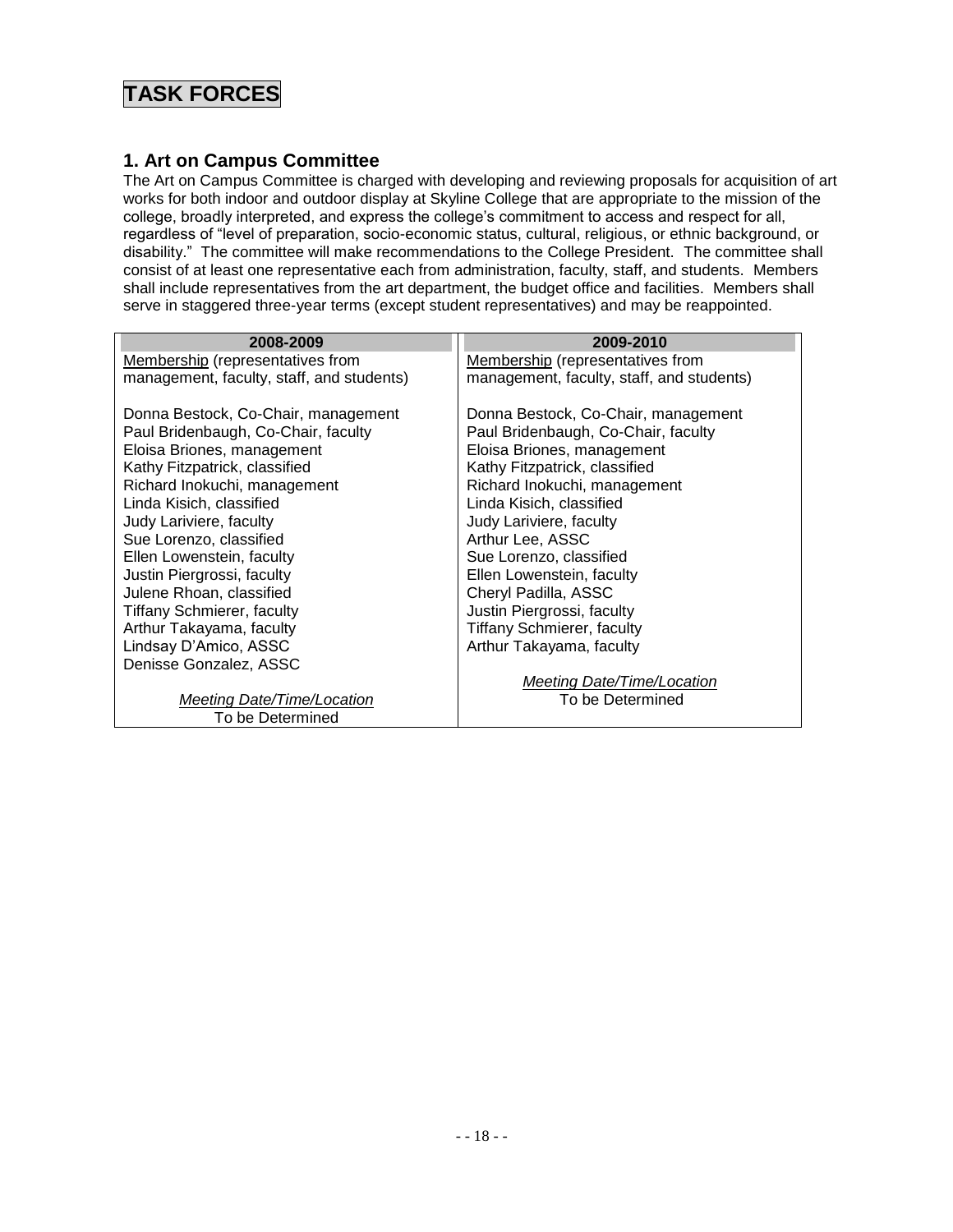|                                                                                                                                                                                                                                                                                                                                                                                                                                                                   | 2008-2009                                                                                                                                                                                                                                                                                                                                                                                                                                                                                               | 2009-2010                                                                                                                                                                                                                                                                                                                                                                                                                      |                                                                                                                                                                                                                                                                                                                                                                                                                                              |
|-------------------------------------------------------------------------------------------------------------------------------------------------------------------------------------------------------------------------------------------------------------------------------------------------------------------------------------------------------------------------------------------------------------------------------------------------------------------|---------------------------------------------------------------------------------------------------------------------------------------------------------------------------------------------------------------------------------------------------------------------------------------------------------------------------------------------------------------------------------------------------------------------------------------------------------------------------------------------------------|--------------------------------------------------------------------------------------------------------------------------------------------------------------------------------------------------------------------------------------------------------------------------------------------------------------------------------------------------------------------------------------------------------------------------------|----------------------------------------------------------------------------------------------------------------------------------------------------------------------------------------------------------------------------------------------------------------------------------------------------------------------------------------------------------------------------------------------------------------------------------------------|
|                                                                                                                                                                                                                                                                                                                                                                                                                                                                   | Membership (representatives from management,                                                                                                                                                                                                                                                                                                                                                                                                                                                            |                                                                                                                                                                                                                                                                                                                                                                                                                                | Membership (representatives from management,                                                                                                                                                                                                                                                                                                                                                                                                 |
| faculty, staff, and students)                                                                                                                                                                                                                                                                                                                                                                                                                                     |                                                                                                                                                                                                                                                                                                                                                                                                                                                                                                         | faculty, staff, and students)                                                                                                                                                                                                                                                                                                                                                                                                  |                                                                                                                                                                                                                                                                                                                                                                                                                                              |
| Scott Adams<br>Lori Adrian<br>Anyta Archer<br><b>Rick Bennett</b><br>Connie Beringer<br>Donna Bestock<br>Shari Bookstaff<br>Eloisa Briones<br>Carla Campillo<br><b>Amory Cariadus</b><br>Kevin Chak<br>Chip Chandler<br>Barry Chin<br>Shann Chu<br>Linda Da Silva<br>Anne Daley<br>Pat Deamer<br>Lynne Douglas<br>Mary Ann Duggan<br><b>Dennis Eadus</b><br>Jacquie Escobar<br>Maria Escobar<br>Pablo Gonzalez<br>Sherri Hancock<br>Shelly Hausman<br>Linda Herda | Mauricio Flores Hernandez<br>Ray Hernandez<br>Richard Inokuchi<br>Sandy Irber<br>Rob Johnstone<br>Barbara Lamson<br>Chuck Leach<br>Adolfo Leiva<br><b>Margery Meadows</b><br>Joe Morello<br>Vicki Morrow<br><b>Garry Nicol</b><br><b>Dino Nomicos</b><br>Jose Nuñez<br><b>Brittany Piccolotti</b><br><b>Richard Soyombo</b><br>Regina Stroud<br>Arthur Takayama<br><b>Theresa Tentes</b><br>Linda Van Sciver<br><b>Rick Wallace</b><br>William Watson<br>Mike Williamson<br>James Wong<br>George Wright | Scott Adams<br>Lori Adrian<br><b>Rick Bennett</b><br>Connie Beringer<br>Donna Bestock<br>Shari Bookstaff<br>Eloisa Briones<br>Carla Campillo<br><b>Amory Cariadus</b><br><b>Kevin Chak</b><br>Chip Chandler<br><b>Barry Chin</b><br>Shann Chu<br>Linda Da Silva<br>Anne Daley<br>Pat Deamer<br>Lynne Douglas<br>Mary Ann Duggan<br><b>Dennis Eadus</b><br>Jacquie Escobar<br>Maria Escobar<br>Pablo Gonzalez<br>Sherri Hancock | Linda Herda<br>Ray Hernandez<br>Richard Inokuchi<br>Sandy Irber<br>Rob Johnstone<br>Barbara Lamson<br><b>Margery Meadows</b><br>Joe Morello<br><b>Vicki Morrow</b><br><b>Garry Nicol</b><br><b>Dino Nomicos</b><br>Jose Nuñez<br><b>Richard Soyombo</b><br>Regina Stanback Stroud<br>Arthur Takayama<br><b>Theresa Tentes</b><br>Linda Van Sciver<br><b>Rick Wallace</b><br>William Watson<br>Mike Williamson<br>James Wong<br>George Wright |
|                                                                                                                                                                                                                                                                                                                                                                                                                                                                   | Meeting Date/Time/Location<br>To be Determined                                                                                                                                                                                                                                                                                                                                                                                                                                                          |                                                                                                                                                                                                                                                                                                                                                                                                                                | Meeting Date/Time/Location<br>To be Determined                                                                                                                                                                                                                                                                                                                                                                                               |

# **2. Educational and Facilities Master Plan Project Task Force**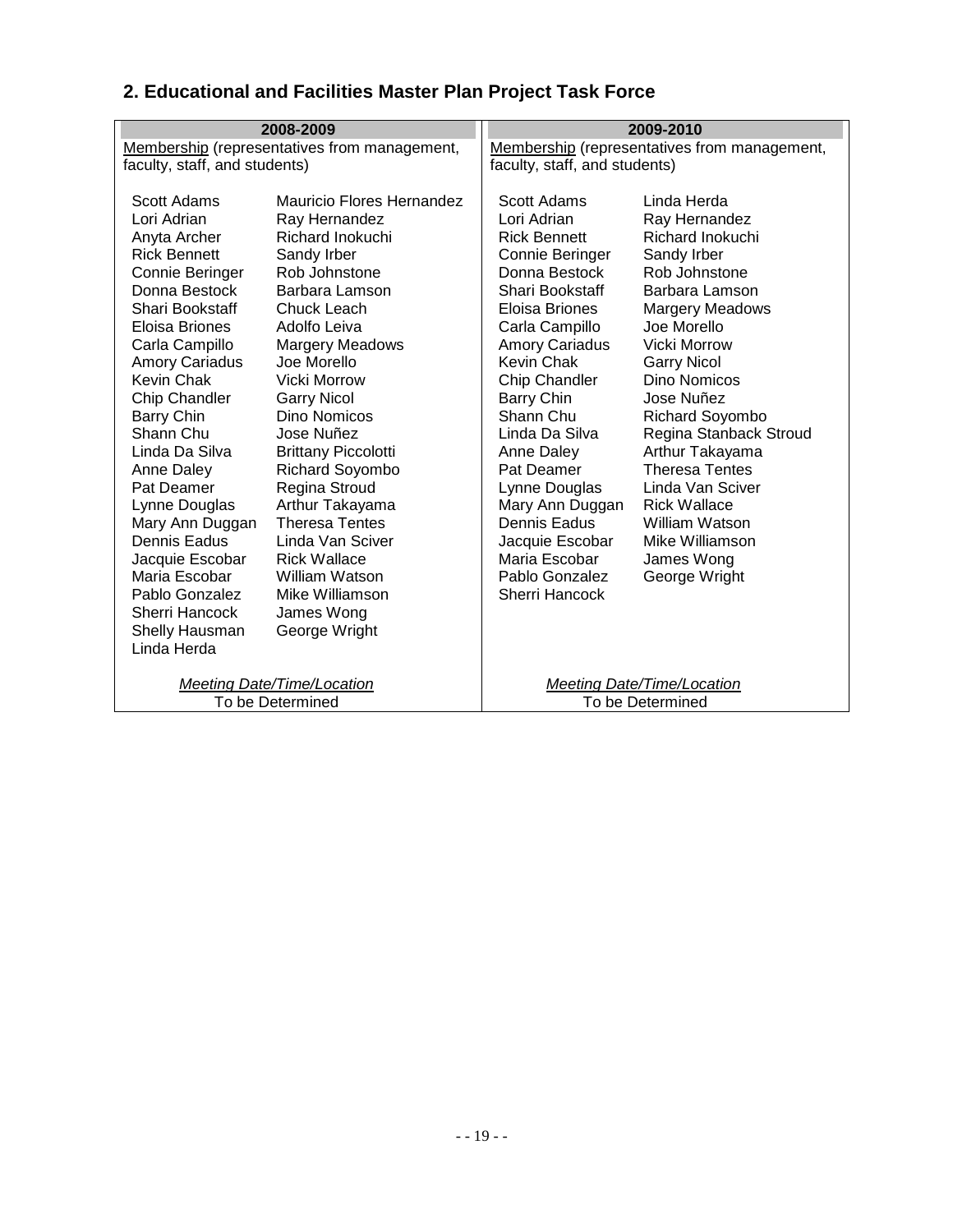# **3. Fresh Look Advisory Group/Website Redesign Committee**

| 2008-2009                                  | 2009-2010                                       |
|--------------------------------------------|-------------------------------------------------|
| <b>Membership</b>                          | <b>Membership</b>                               |
| Victoria Morrow, President, Chair          | Victoria Morrow, President, Chair               |
| Loretta Adrian, VP Student Services        | Loretta Adrian, VP Student Services             |
| Regina Stanback-Stroud, VP Instruction     | Regina Stanback Stroud, VP Instruction          |
| Rob Johnstone, Dean of Planning, Research  | Rob Johnstone, Dean of Planning, Research       |
| and Institutional Effectiveness            | and Institutional Effectiveness                 |
| Sandy Irber, Director of Development/      | Sandy Irber, Director of Development/           |
| Marketing and Public Relations             | Marketing and Public Relations                  |
| Laura Fraser, Faculty, Web Master          | Laura Fraser, Faculty, Web Master               |
| Shelly Hausman, Public Information Officer | Caroline Ocampo, Public Information Officer     |
| Judy Lariviere, Assistive Technology       | Judy Lariviere, Assistive Technology Computer   |
| <b>Computer Specialist, DSPS</b>           | Specialist, DSPS                                |
| Maria Norris, Administrative Analyst,      | Maria Norris, Administrative Analyst,           |
| Instructional Office                       | Instructional Office                            |
| Jasmine Witham, District ITS               | Jasmine Witham, District ITS                    |
| Anyta Archer, Classified Council           | Teresita del Castillo-Brown, Classified Council |
| Teresita del Castillo-Brown, Classified    | Nick Kapp, Academic Senate                      |
| Council                                    | Leigh Anne Sippel, Academic Senate              |
| Nick Kapp, Academic Senate                 | Raydan Al-hubaishi, ASSC                        |
| Leigh Anne Sippel, Academic Senate         | Leonela Salazar, ASSC                           |
| Raydan Al-hubaishi, ASSC representative    |                                                 |
| Ray Parenti-Kurttila, ASSC representative  | <b>Meeting Date/Time/Location</b>               |
|                                            | To be determined                                |
| <b>Meeting Date/Time/Location</b>          |                                                 |
| To be determined                           |                                                 |
|                                            |                                                 |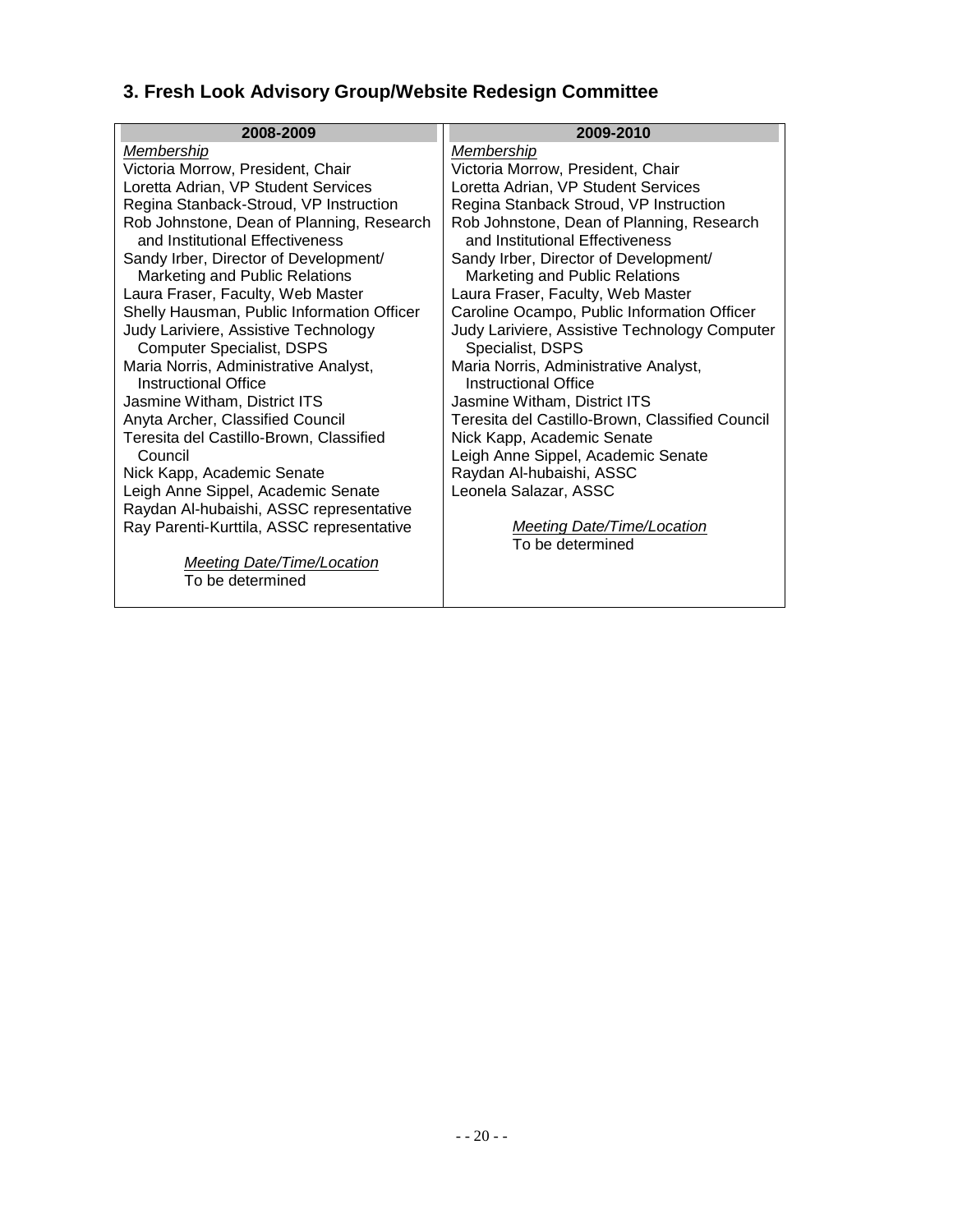# **OPERATIONAL WORK GROUPS**

### **1. Campus Auxiliary Services Advisory Committee**

Identifies concerns and makes recommendations regarding the cafeteria, bookstore, vending, and some facilities to the President or the Chancellor's Office. This is a college committee that interfaces with the District Auxiliary Services Advisory Committee (DASAC).

| 2008-2009                                 | 2009-2010                                      |
|-------------------------------------------|------------------------------------------------|
| Membership (representatives from          | Membership (representatives from bookstore,    |
| bookstore, cafeteria, Student Activities  | cafeteria, Student Activities Office, Business |
| Office, Business Services office, Student | Services office, Student Services)             |
| Services)                                 |                                                |
|                                           | Amory Cariadus, Student Activities             |
| Amory Cariadus, Student Activities        | Coordinator, Chair                             |
| Coordinator, Chair                        | Loretta Adrian, VP of Student Services         |
| Loretta Adrian, VP of Student Services    | Eloisa Briones, College Business Officer       |
| Eloisa Briones, College Business Officer  | Kevin Chak, Bookstore                          |
| Kevin Chak, Bookstore                     | Astrid Berrios, ASSC                           |
| Raydan Al-hubaishy, ASSC                  | Leonela Salazar, ASSC                          |
| Andrew Lee, ASSC                          | Rick McMahon, Pacific Dining representative    |
| Ray Parenti-Kurttila, ASSC                |                                                |
| Pacific Dining representative to be       | Meeting Date/Time/Location                     |
| determined                                | Meetings held as needed                        |
|                                           |                                                |
| Meeting Date/Time/Location                |                                                |
| Meetings held as needed                   |                                                |
|                                           |                                                |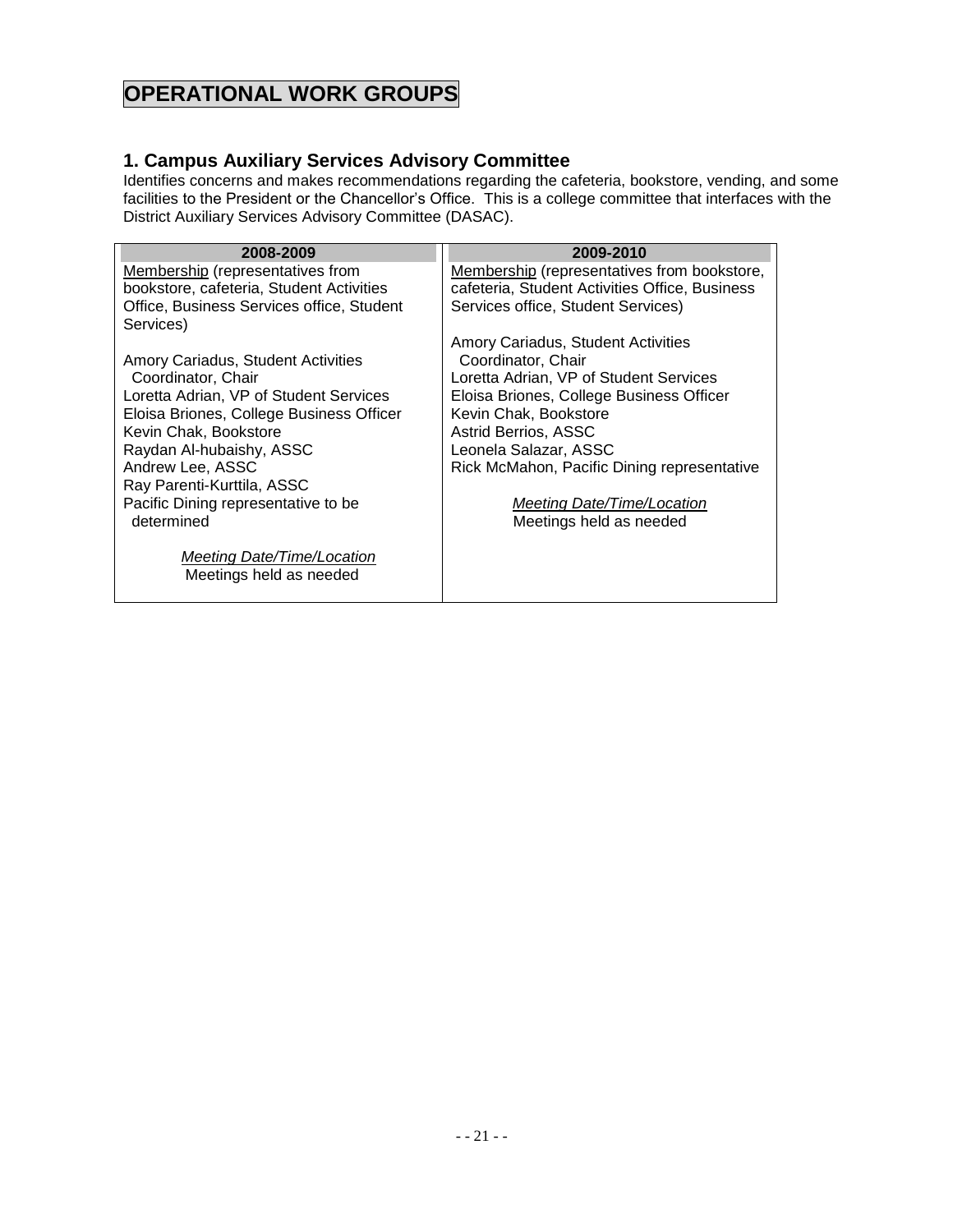## **2. College Success Initiative (CSI) Coordinating Committee**

The role of this committee is to provide a venue to facilitate communication and currency among everyone involved in implementation of the Basic Skills Plan and between the instructional and student services components of the college. The group will seek to ensure that Skyline's Plan is integrated throughout the college. It will be responsible for overseeing the project as a whole and ensuring that the various efforts are well connected to each other, and well embedded in the college's structure. The committee will also identify any gaps that should be addressed. The committee will develop and maintain a calendar of activities to facilitate communication and coordination across the college.

| maintain a baichear or abuvilled to radificate communication and coordination adress the college                               |                                                                                                                                                                                  |
|--------------------------------------------------------------------------------------------------------------------------------|----------------------------------------------------------------------------------------------------------------------------------------------------------------------------------|
| 2008-2009                                                                                                                      | 2009-2010                                                                                                                                                                        |
| Membership: The committee will be a                                                                                            | Membership: The committee will be a                                                                                                                                              |
| broadly constituted group representing all of                                                                                  | broadly constituted group representing all of                                                                                                                                    |
| the key components of the project, and co-                                                                                     | the key components of the project, and co-                                                                                                                                       |
| chaired by the College Success Coordinator                                                                                     | chaired by the College Success Coordinator                                                                                                                                       |
| and a Vice President. If the Coordinator is a                                                                                  | and a Vice President. If the Coordinator is a                                                                                                                                    |
| classroom instructor, the Co-Chair would be                                                                                    | classroom instructor, the Co-Chair would be                                                                                                                                      |
| the Vice President of Student Services. If                                                                                     | the Vice President of Student Services. If the                                                                                                                                   |
| the Coordinator is a counselor or librarian,                                                                                   | Coordinator is a counselor or librarian, the                                                                                                                                     |
| the Co-Chair would be the Vice President of                                                                                    | Co-Chair would be the Vice President of                                                                                                                                          |
| Instruction. The members would include:                                                                                        | Instruction. The members would include:                                                                                                                                          |
| Lori Adrian, VP of Student Services, Co-<br>Chair<br>Connie Beringer, Dean, Language Arts<br>John Chavez, Math Lab Coordinator | Lori Adrian, VP of Student Services, Co-Chair<br>Connie Beringer, Dean, Language Arts<br>Aileen Conmigo, Financial Aid representative<br>David Hasson, Contextualized Curriculum |
| Aileen Conmigo, Financial Aid representative<br>Jacquie Escobar, College Success Co-                                           | Michael Hoffman, Achieving College Success<br>faculty leader                                                                                                                     |
| Coordinator                                                                                                                    | Rick Hough, Math faculty representative                                                                                                                                          |
| Rick Hough, Math faculty representative                                                                                        | Rob Johnstone, Dean, Planning, Research                                                                                                                                          |
| Rob Johnstone, Dean, Planning, Research                                                                                        | and Institutional Effectiveness                                                                                                                                                  |
| and Institutional Effectiveness                                                                                                | Melissa Komadina, OnCourse Coordinator                                                                                                                                           |
| Melissa Komadina, Counseling faculty<br>representative                                                                         | Lucia Lachmayr, Reading faculty<br>representative                                                                                                                                |
| Lucia Lachmayr, Reading faculty                                                                                                | Sue Lorenzo, A&R representative                                                                                                                                                  |
| representative                                                                                                                 | Caroline Ocampo, Public Information Officer                                                                                                                                      |
| Sue Lorenzo, A&R representative                                                                                                | Virginia Padron, College Success Co-                                                                                                                                             |
| Caroline Ocampo, Public Information Officer                                                                                    | Coordinator                                                                                                                                                                      |
| Jim Petromilli, Technology Coordinator for                                                                                     | Jim Petromilli, Technology Coordinator for                                                                                                                                       |
| Skyline (resource)                                                                                                             | Skyline (resource)                                                                                                                                                               |
| Leslie Shelton, Director, Learning Center                                                                                      | Leslie Shelton, Director, Learning Center                                                                                                                                        |
| Leigh Anne Sippel, ESOL faculty                                                                                                | Leigh Anne Sippel, ESOL faculty                                                                                                                                                  |
| representative                                                                                                                 | representative                                                                                                                                                                   |
| Phyllis Taylor, Professional Development                                                                                       | Linda Van Sciver, DSPS, Counseling                                                                                                                                               |
| Coordinator                                                                                                                    | Phyllis Taylor, Professional Development rep                                                                                                                                     |
| Rick Wallace, Dean, Counseling and                                                                                             | Rick Wallace, Dean, Counseling and                                                                                                                                               |
| <b>Matriculation Coordinator</b>                                                                                               | <b>Matriculation Coordinator</b>                                                                                                                                                 |
| Jeff Westfall, Writing Lab Coordinator                                                                                         | Mike Williamson, Dean, Science/Math/                                                                                                                                             |
| Mike Williamson, Dean, Science/Math/                                                                                           |                                                                                                                                                                                  |
|                                                                                                                                | Technology                                                                                                                                                                       |
| Technology                                                                                                                     | Karen Wong, College Success Co-<br>Coordinator                                                                                                                                   |
| Karen Wong, College Success Co-<br>Coordinator                                                                                 |                                                                                                                                                                                  |
|                                                                                                                                | Soodi Zamani, College Success Co-                                                                                                                                                |
| Soodi Zamani, College Success Co-                                                                                              | Coordinator                                                                                                                                                                      |
| Coordinator                                                                                                                    |                                                                                                                                                                                  |
|                                                                                                                                | <b>Meeting Date/Time/Location</b>                                                                                                                                                |
| <b>Meeting Date/Time/Location</b>                                                                                              | 3 <sup>rd</sup> Tuesdays of the month                                                                                                                                            |
| 3 <sup>rd</sup> Tuesdays of the month                                                                                          | $1:30 - 3:30$ pm                                                                                                                                                                 |
| $1:30 - 3:30$ pm                                                                                                               | Room 1319                                                                                                                                                                        |
| Room 1319                                                                                                                      |                                                                                                                                                                                  |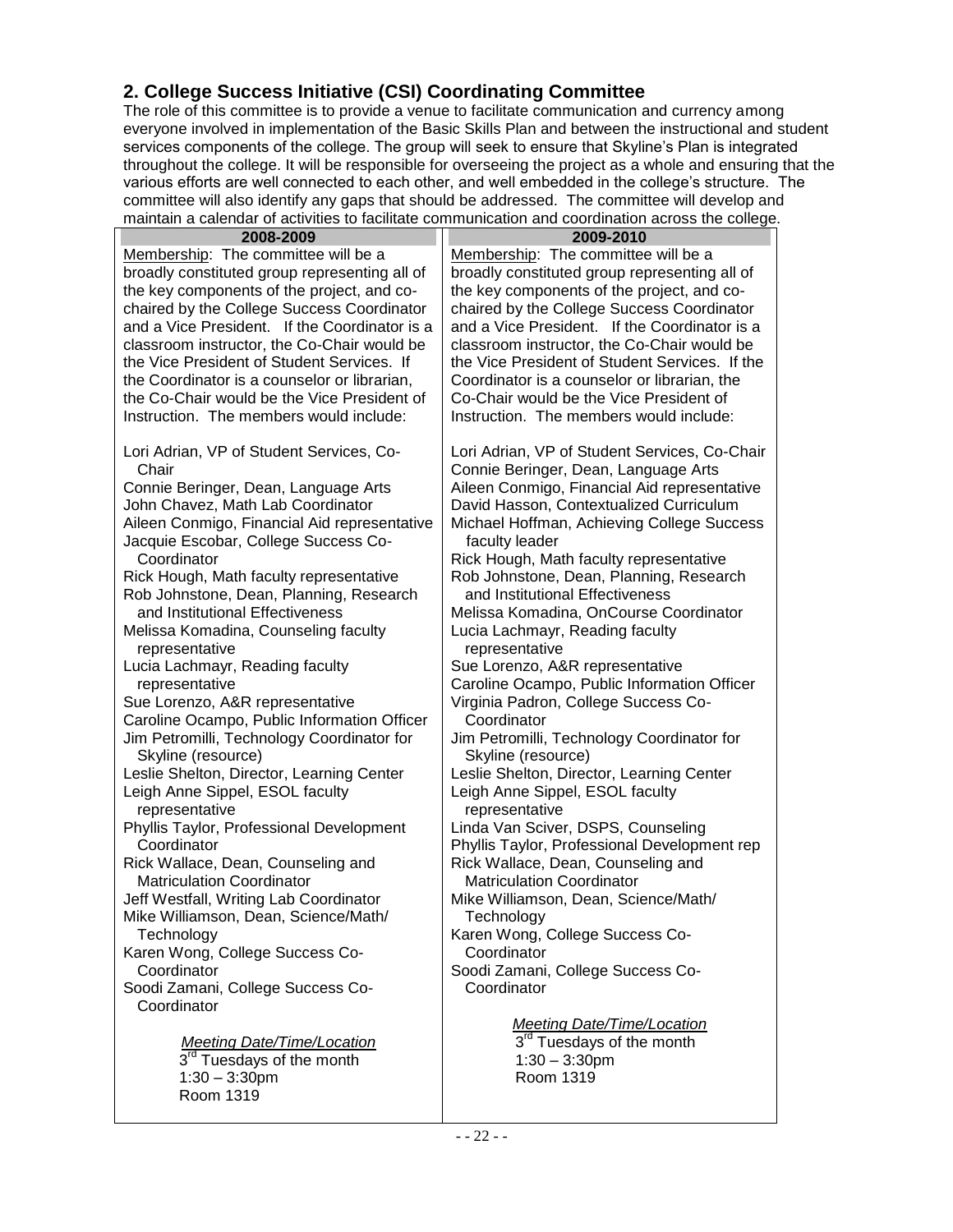## **3. College Success Initiative (CSI) Steering Committee**

The role of this committee is to address any broad policy decisions that need to be made, prioritize and guide the sequencing of the major components of the project, and ensure appropriate funding.

| 2008-2009                                         | 2009-2010                                           |
|---------------------------------------------------|-----------------------------------------------------|
| <b>Membership The committee partially</b>         | Membership The committee partially overlaps         |
| overlaps in membership with the                   | in membership with the Coordinating                 |
| Coordinating Committee.                           | Committee.                                          |
|                                                   |                                                     |
| Lori Adrian, VP of Student Services               | Vicki Morrow, President, Co-Chair                   |
| Eloisa Briones, Director, College Business        | Lori Adrian, VP of Student Services                 |
| Services                                          | Eloisa Briones, Director, College Business          |
| Jacquie Escobar, College Success Co-              | Services                                            |
| Coordinator                                       | Lucia Lachmayr, Cal PASS Coordinator                |
| Lucia Lachmayr, Reading Faculty<br>representative | Virginia Padron, College Success Co-<br>Coordinator |
| Vicki Morrow, President                           | Regina Stanback Stroud, VP of Instruction           |
| Regina Stanback Stroud, VP of Instruction         | Phyllis Taylor, Professional Development rep        |
| Phyllis Taylor, Professional Development          | Karen Wong, College Success Co-                     |
| Coordinator                                       | Coordinator                                         |
| Karen Wong, College Success Co-                   | Soodi Zamani, College Success Co-                   |
| Coordinator                                       | Coordinator                                         |
| Soodi Zamani, College Success Co-                 |                                                     |
| Coordinator                                       | <b>Meeting Date/Time/Location</b>                   |
|                                                   | Meets 2-4 times per year as needed.                 |
| <b>Meeting Date/Time/Location</b>                 |                                                     |
| Meets 2-4 times per year as                       |                                                     |
| needed.                                           |                                                     |
|                                                   |                                                     |
|                                                   |                                                     |
|                                                   |                                                     |
|                                                   |                                                     |
|                                                   |                                                     |
|                                                   |                                                     |
|                                                   |                                                     |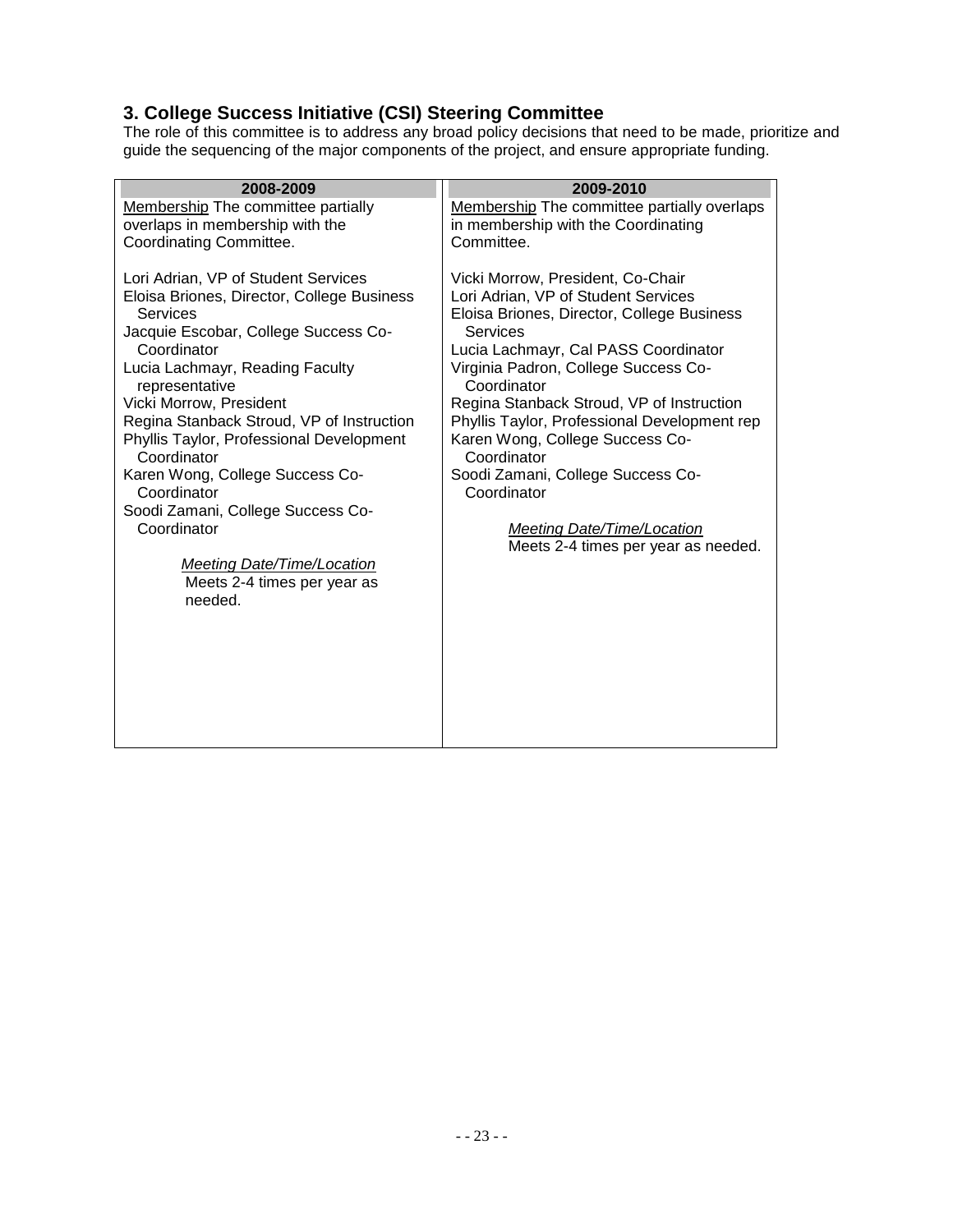#### **4. Commencement Committee**

This committee plans, coordinates and implements all activities for Commencement. The committee meets regularly during the spring semester until the day of graduation. Meetings focus on all logistical aspects of the graduation and the commencement ceremony.

| 2008-2009                                         | 2009-2010                                  |
|---------------------------------------------------|--------------------------------------------|
| <b>Membership (Representatives from Buildings</b> | Membership (Representatives from Buildings |
| and Grounds, Campus Bookstore, Multi-             | and Grounds, Campus Bookstore, Multi-      |
| Media, Student Services)                          | Media, Student Services)                   |
|                                                   |                                            |
| Amory Cariadus, Chair                             | Amory Cariadus, Chair                      |
| Loretta Adrian                                    | Loretta Adrian                             |
| Connie Beringer                                   | Connie Beringer                            |
| Linda Bertellotti                                 | Linda Bertellotti                          |
| Alan Ceccarelli                                   | Alan Ceccarelli                            |
| Mike Celeste                                      | Kevin Chak                                 |
| Kevin Chak                                        | Golda Gacutan                              |
| Loretta Davis                                     | Sherri Hancock                             |
| Golda Gacutan                                     | Shelly Hausman                             |
| Sherri Hancock                                    | Richard Inokuchi                           |
| Richard Inokuchi                                  | Joe Morello                                |
| Susan Lorenzo                                     | Sheldon Carroll                            |
| Joe Morello                                       | <b>Theresa Tentes</b>                      |
| Persis Morrice                                    | <b>Brian Tupper</b>                        |
| Caroline Ocampo                                   | Clarissa Williams, ASSC                    |
| Julene Rhoan                                      |                                            |
| <b>Theresa Tentes</b>                             | Other members of the campus community are. |
| Clarissa Williams, ASSC rep                       | invited to meetings that cover specific    |
|                                                   | planning areas as it relates to their      |
| Other members of the campus community are         | department, program or division.           |
| invited to meetings that cover specific           |                                            |
| planning areas as it relates to their             | Meeting Date/Time/Location                 |
| department, program or division.                  | Meetings held as needed                    |
|                                                   |                                            |
| Meeting Date/Time/Location                        |                                            |
| Meetings held as needed                           |                                            |
|                                                   |                                            |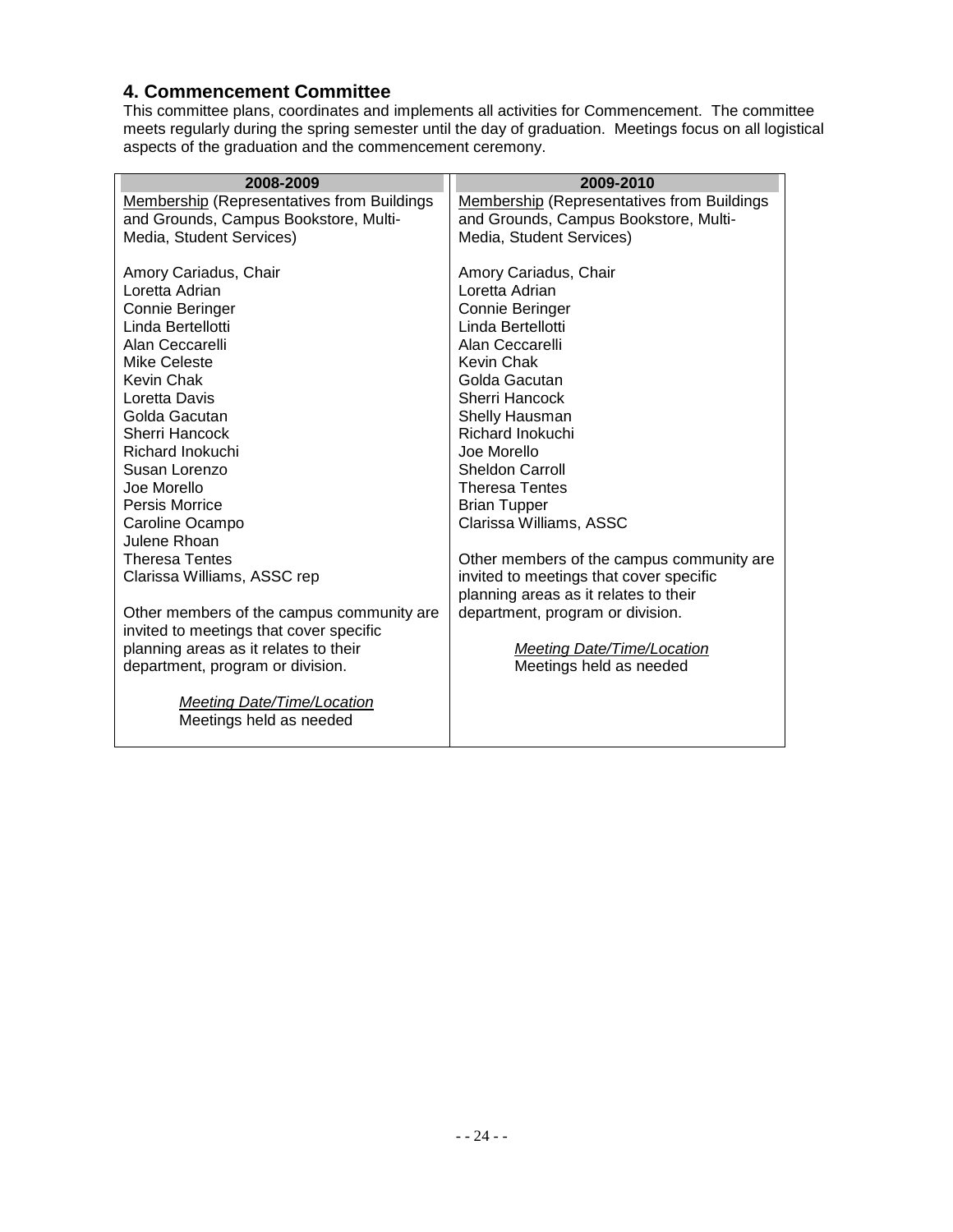## **5. Emergency Response Plan Committee**

The Emergency Response Committee develops strategies for disaster preparedness and recovery for the campus. The committee is charged with maintaining the campus Emergency Response Plan, updating contact information and the evacuation plan, providing training for the campus on emergency procedures.

| 2008-2009                                        | 2009-2010                                        |
|--------------------------------------------------|--------------------------------------------------|
| <i>Membership</i> (Representatives from Security | <i>Membership</i> (Representatives from Security |
| Office, Health Office and Administration)        | Office, Health Office and Administration)        |
|                                                  |                                                  |
| Mike Celeste, Chair                              | Brian Tupper, Chair                              |
| Loretta Adrian, Co-Chair                         | Loretta Adrian, Co-Chair                         |
| Steve Aurilio                                    | Steve Aurilio                                    |
| Eloisa Briones                                   | Linda Bertellotti                                |
| Jan Gersonde                                     | Eloisa Briones                                   |
| Linda Ghio                                       | Jan Gersonde                                     |
| Sherri Hancock                                   | Sherri Hancock                                   |
| Shelly Hausman                                   | Richard Inokuchi                                 |
| Richard Inokuchi                                 | Joe Morello                                      |
| Joe Morello                                      | Caroline Ocampo                                  |
| Regina Stanback-Stroud                           | Regina Stanback Stroud                           |
|                                                  |                                                  |
| <b>Meeting Date/Time/Location</b>                | <b>Meeting Date/Time/Location</b>                |
| 4 <sup>th</sup> Friday of each month             | 4 <sup>th</sup> Friday of each month             |
| $2:00 - 3:00$ p.m.                               | $2:00 - 3:00$ p.m.                               |
| Room 1319                                        | Room 1319                                        |
|                                                  |                                                  |
|                                                  |                                                  |

## **6. Outreach Committee**

| 2008-2009                                 | 2009-2010                                 |
|-------------------------------------------|-------------------------------------------|
| Membership                                | Membership                                |
| Chair to be determined                    | Chair to be determined                    |
| Luciana Castro, Language Arts             | Luciana Castro, Language Arts             |
| Alice Erskine, Science/Math/Technology    | Alice Erskine, Science/Math/Technology    |
| Josie Glenn, Business                     | Josie Glenn, Business                     |
| Jude Navari, Social Science/Creative Arts | Jude Navari, Social Science/Creative Arts |
| <b>Christine Roumbanis, Business</b>      | <b>Christine Roumbanis, Business</b>      |
| Leigh Anne Sippel, Language Arts          | Leigh Anne Sippel, Language Arts          |
| Other appointments to be determined       | Other appointments to be determined       |
| Meeting Date/Time/Location                | Meeting Date/Time/Location                |
| To be determined                          | To be determined                          |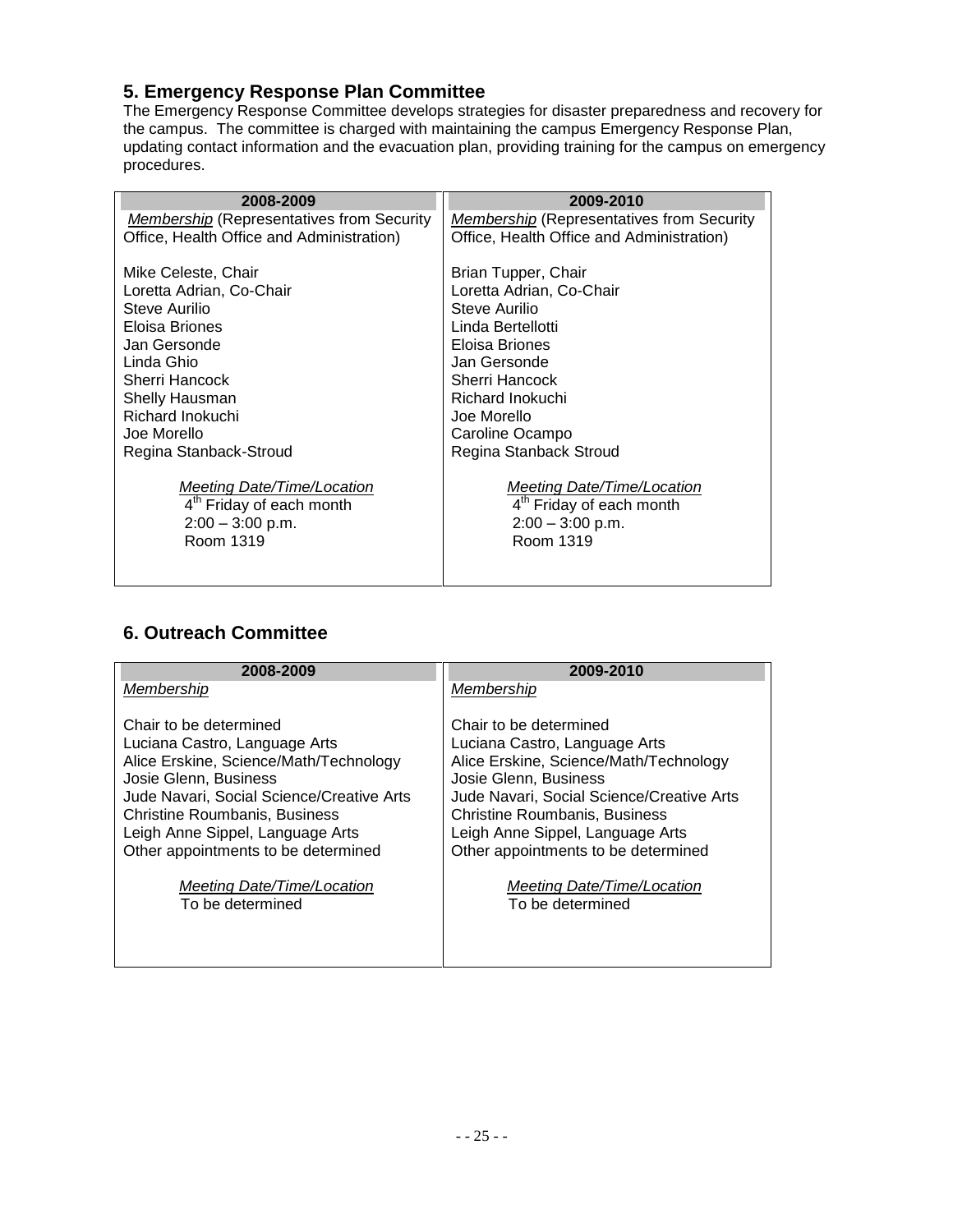## **7. Scholarship Committee**

The Scholarship Committee serves as a general policy advisory group to the scholarship program and as a selection committee for general scholarships and awards that may be assigned to their jurisdiction. The primary sources of scholarships for which this committee selects scholarship recipients are Skyline and District Foundation and Skyline Organization funds.

| 2008-2009                                              | 2009-2010                                              |
|--------------------------------------------------------|--------------------------------------------------------|
| Membership (members appointed by                       | Membership (members appointed by                       |
| constituent groups)                                    | constituent groups)                                    |
| Maria Escobar, Chair, EOPS, Financial Aid,<br>CalWorks | Maria Escobar, Chair, EOPS, Financial Aid,<br>CalWorks |
| Lori Adrian, VP of Student Services                    | Lori Adrian, VP of Student Services                    |
| Sherri Hancock, Dean of Enrollment Services            | Sherri Hancock, Dean of Enrollment Services            |
| Jeff Acidera, Student Services                         | Jeff Acidera, Student Services                         |
| Rakefet Avramovitz, Classified rep                     | Paul Spakowski, Business                               |
| Shann Chu, Business                                    | Rosemary Bell, Social Science/Creative Arts            |
| Rosemary Bell, Social Science/Creative Arts            | Kevin Corsiglia, P.E./Athletics/Dance                  |
| Kevin Corsiglia, P.E./Athletics/Dance                  | Katharine Harer, Language Arts                         |
| Katharine Harer, Language Arts                         | Daisy Araica, Science/Math/Technology                  |
| Minerva Velasquez, Classified rep                      | Rakefet Avramovitz, Classified representative          |
| Science/Math/Technology Division                       |                                                        |
| representative to be determined                        | Meeting Date/Time/Place:                               |
|                                                        | Meetings held as needed                                |
| Meeting Date/Time/Place:                               |                                                        |
| Meetings held as needed                                |                                                        |